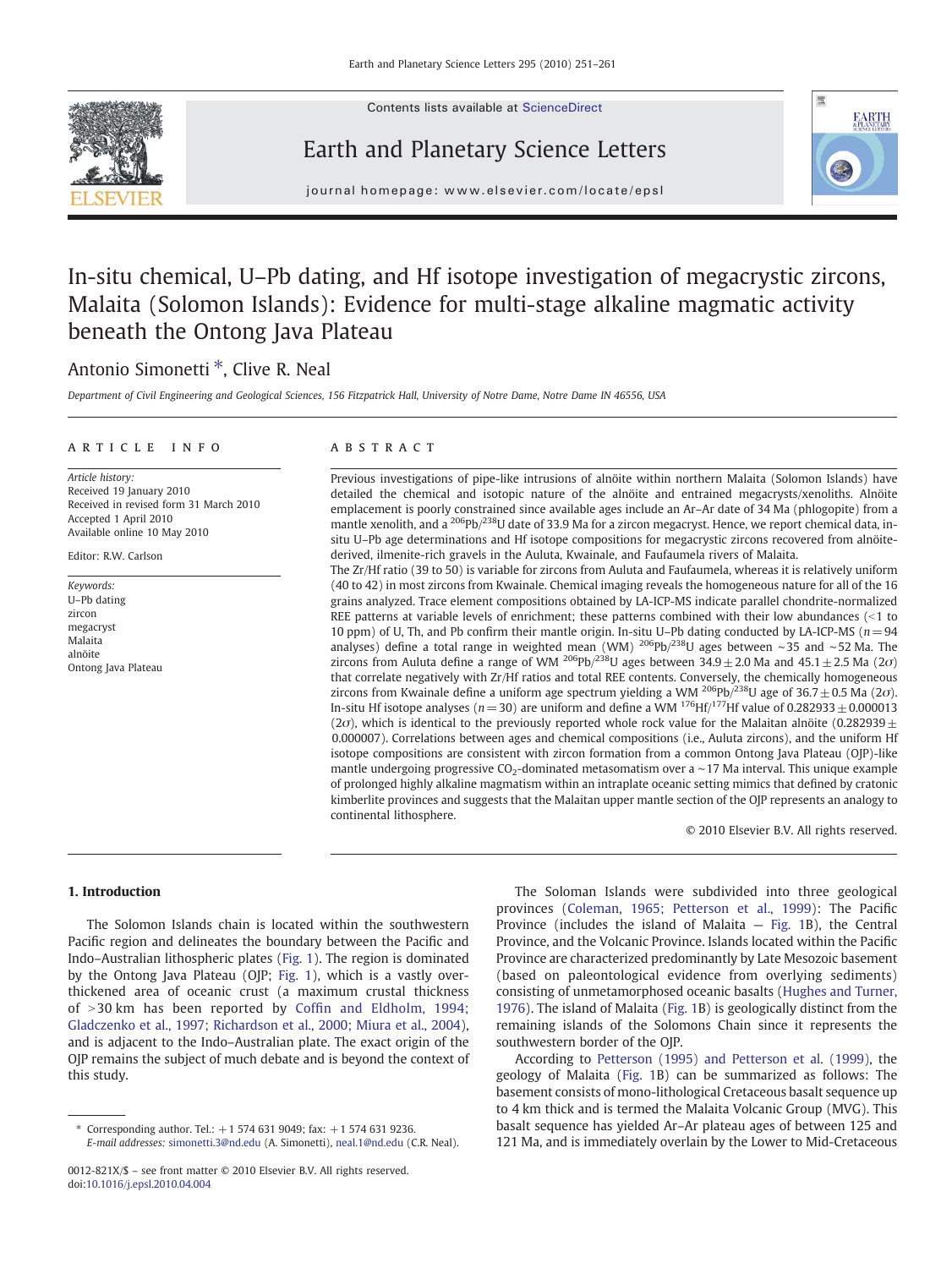<span id="page-1-0"></span>

Fig. 1. A) Bathymetric regional map of the main part of the Ontong Java Plateau and location of Solomon Islands volcanic arc chain (modified after [Ishikawa et al., 2004](#page-9-0)). Numbered sample locations within OJP indicate ocean drilling program (ODP), with solid circles representing sites that have intersected basement. B) Inset illustrates simplified geological map of Malaita (after [Petterson, 1995\)](#page-10-0) indicating sample locations.

Kwaraae Mudstone Formation (100–270 m thick). This is then conformably overlain by the Alite Limestone Formation (Mid-Cretaceous to Lower Eocene), which consists of alternating sequence of very fine-grained foraminiferal calcilutites with regularly interbedded chert. The Alite Formation is overlain by highly brecciated and vesicular alkaline basalts of the Maramasike Formation. One sample from this volcanic formation has yielded an Ar–Ar plateau age of  $44.2±$ 0.2 Ma ([Tejada et al., 1996\)](#page-10-0). The Eocene to Mid Miocene Haruta Limestone Formation conformably overlies the Alite Limestone, and locally the Maramasike Volcanic Formation. This package was punctuated by alkaline basalt volcanism during the Eocene and intrusion of ultramafic alnöites during the Oligocene. The alnöite breccia and finegrained pipes and sills intrude the Malaitan cover sedimentary sequence as high as the Lower Haruta Formation levels (i.e. mid-Eocene, ∼44 Ma). The basement and cover sequences were later deformed by an intense but short deformation event during the mid-Pliocene. There are localized occurrences of Upper Pliocene–Pleistocene shallow marine to subaerial formations that overlie the Mid-Pliocene unconformity surface.

The occurrence of pipe-like bodies, which resemble volcanic plugs, has been documented by seismic refraction studies at the northeastern periphery of the OJP [\(Nixon, 1980\)](#page-10-0). On the island of Malaita, samples of alnöite were subsequently discovered and described ([Allen](#page-9-0) [and Deans, 1965](#page-9-0)) as ultramafic lamprophyres, which are characterized by the occurrence of essential melilite and no feldspar [\(Rock,](#page-10-0) [1986\)](#page-10-0). The pipe-like bodies of alnöite were explosively emplaced into limestones and mudstones that have been folded into NW–SE trending anticlines and synclines ([Petterson, 1995\)](#page-10-0). The location of the alnöite intrusions are closely controlled by extensional faults/ graben structures, which were active in central North Malaita from at least the Eocene to the Lower Pliocene ([Petterson, 1995\)](#page-10-0). The alnöite intrusions are situated within the Auluta Thrust Belt-Faufaumela Basin area and [Petterson \(1995\)](#page-10-0) indicates that this spatial/structural correlation is not fortuitous. The Auluta-Faufaumela region records an Eocene–Pliocene extensional phase that led to the formation of the graben structures. According to [Petterson \(1995\),](#page-10-0) these structures facilitated the influx of alkaline basalt and alnöite magmas during the Eocene and Oligocene periods, and also permitted the accumulation of thick sediment deposits. Paleo-reconstruction of tectonic plate movements within the southwest Pacific basin indicates that alnöite emplacement occurred within an intraplate setting [\(Ishikawa et al.,](#page-9-0) [2007\)](#page-9-0) and hence not related to present-day subduction occurring along the Solomon Islands convergent zone (Fig. 1).

The alnöite pipes at Babaru'u and Kwaikwai are characterized by a black, fine-grained matrix with megacrysts surrounded by an autholithic breccia containing xenoliths of peridotite and country rock, megacrysts, and xenocrysts. [Neal and Davidson \(1989\)](#page-10-0)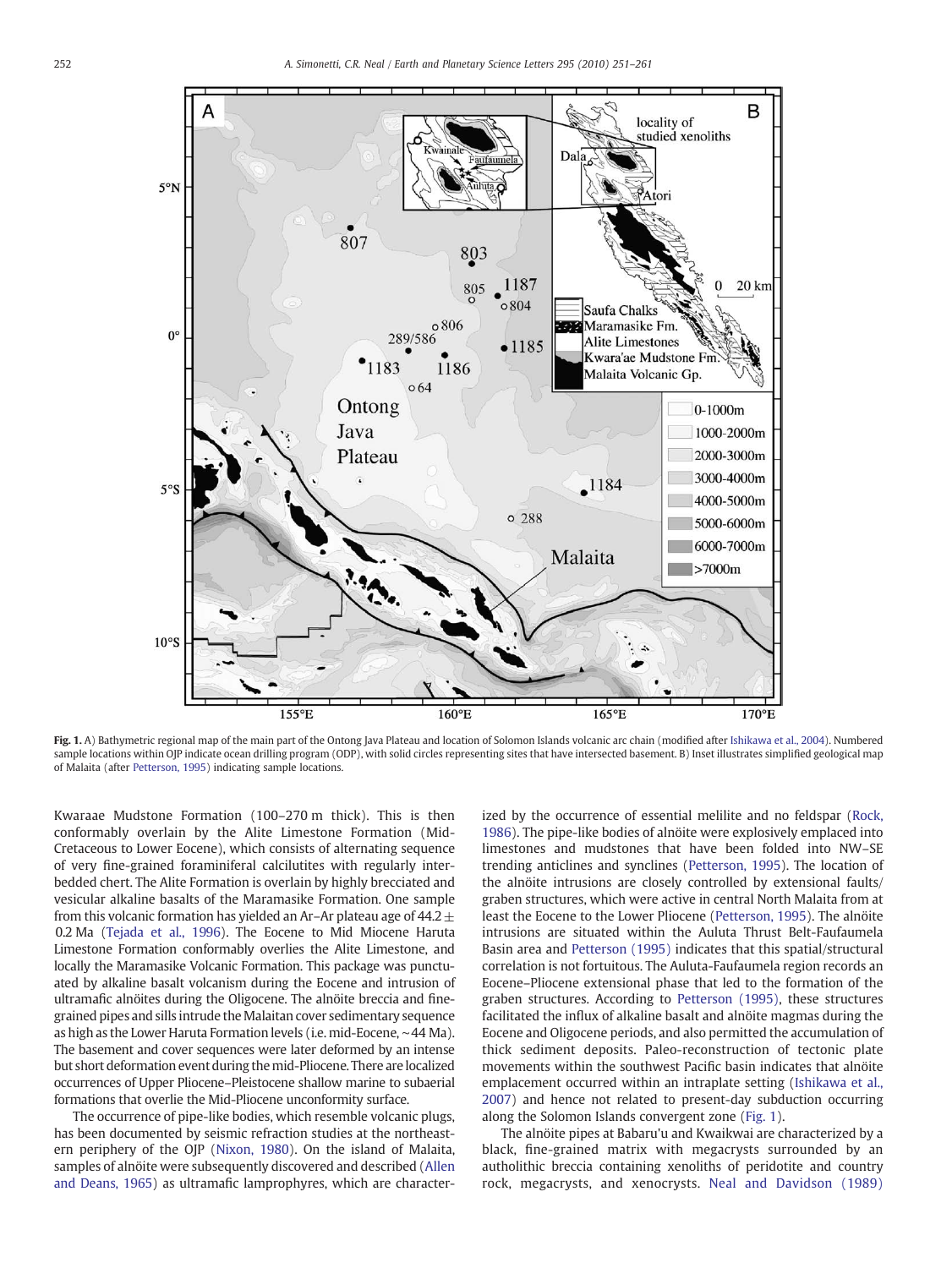conducted a detailed petrographic, geochemical, and isotopic investigation of the megacryst suite and host Malaitan alnöite, which is silica-undersaturated (35.7 to 36.4 wt.%  $SiO<sub>2</sub>$ ) and olivine and nepheline normative. The megacryst suite consists of augite, subcalcic diopside, bronzite, garnet, ilmenite, and phlogopite, with each mineral defining a relatively large compositional range. Based on the geochemical and radiogenic isotope results for the alnöite and associated megacrysts, [Neal and Davidson \(1989\)](#page-10-0) advocated for a petrogenetic model summarized here. It involves diapiric upwelling of a melt deep within a LREE-depleted asthenospheric mantle. The diapiric melt subsequently underwent zone refinement as it rose resulting in an alkali basaltic magma. The melt then impinged on the rigid lithosphere where it began to cool; this initiated fractionation of the megacryst suite. A subducted derivative of oceanic crust that is underplating the OJP is then assimilated by the proto-alnöite magma during megacryst fractionation (AFC process). The resultant alnöite is therefore the product of zone refining, fractional crystallization, and crustal assimilation.

To date, geochronological information for delineating the timing of alnöite emplacement within the magmatism associated with the entire OJP is scarce and is essentially defined by a single, nonconstrained 206Pb/238U age of 33.9 Ma for a zircon megacryst obtained by thermal ionization mass spectrometry ([Davis, 1978\)](#page-9-0). Noteworthy is the fact that this age was not reported with an associated uncertainty; crucial information given that these young, mantlederived zircon megacrysts are characterized by both low contents of radiogenic Pb (≪1 ppm) and U (∼5.0 ppm; [Davis, 1978](#page-9-0), and this study). Consequently, as noted by [Davis \(1978\),](#page-9-0) calculation of the <sup>207</sup>Pb abundance results in large uncertainties associated with the  $207Pb/206Pb$  and  $207Pb/235U$  age determinations and these are therefore less significant. In contrast, the radiogenic <sup>206</sup>Pb content is more abundant resulting in  $^{206}Pb/^{238}U$  ages that are much more robust and reliable. [Kitajima et al. \(2008\)](#page-9-0) also reported a weighted mean <sup>206</sup>Pb/<sup>238</sup>U age of 36.89  $\pm$  0.41 Ma (n = 23 analyses) obtained by ion microprobe for zircons extracted from 1.5 kg of Malaitan alnöite (location within Malaita is not published). However, it is important to note that individual U–Pb ages reported by [Kitajima et al. \(2008\)](#page-9-0) are characterized by very large associated uncertainties (up to 80% relative standard error), and the zircons investigated were submillimeter in size and much smaller than the millimetric-to-centimetersized zircon megacrysts investigated here ([Fig. 2\)](#page-3-0).

This study consists of a detailed, in-situ chemical,  $^{206}Pb/^{238}U$  age dating, and Hf isotope investigation of 16 zircon megacrysts obtained from ilmenite-rich gravel deposits within the Auluta, Kwainale, and Faufaumela rivers of central northern Malaita ([Fig. 1](#page-1-0)B). Zircon megacrysts were later recovered from these gravel samples by fluorescence using a UV (ultraviolet) lamp in a dark room. Major element characterization and chemical mapping (back scattered electron — BSE imaging) of the zircon megacrysts were conducted by using electron microprobe. In-situ trace element analysis, U–Pb age determinations, and Hf isotope ratios were all determined by laser ablation-inductively coupled plasma mass spectrometry (LA-ICP-MS). The main objectives of this investigation are to better constrain the emplacement age(s) of the alnöite pipes and evaluate various  $p$ etrogenetic models, namely zone refinement + assimilation fractional crystallization (AFC) versus crystallization from discrete partial melting events, for the formation of the zircon megacrysts. Lastly, the chemical and Hf isotope data, and U–Pb age determinations are discussed in relation to the OJP and compared to similar-type alkaline magmatism that occurs in continental (cratonic) lithosphere.

#### 2. Analytical methods

The major element compositions ( $ZrO_2$ ,  $SiO_2$ , and  $HfO_2$  wt.% abundances) of the Malaitan zircon megacrysts were measured using a JEOL8900R electron microprobe at the University of Alberta, operated at 15 kV accelerating voltage and 20 nA probe current and 1 micron beam diameter. Data reduction was performed using the Φ(rΖ) correction [\(Armstrong, 1995\)](#page-9-0). The instrument calibration was deemed successful when the composition of secondary standards was reproduced within the associated uncertainties defined by the counting statistics. The major element compositions of the Malaitan zircon megacrysts are listed in Table S1.

In-situ trace element abundances and U–Pb age determinations reported here were obtained at the University of Notre Dame's LA-ICP-MS facility using a ThermoFinnigan high resolution Element2 ICP-MS instrument coupled to a UP213 laser ablation system from New Wave Research. Details with regards to the analytical protocols employed for the in-situ trace element analyses, U–Pb age determinations, and Hf isotope measurements are included within the Appendix. Table S2 lists the instrument operating conditions and outlines the data acquisition parameters used for determining trace element abundances (Table S1) and U–Pb ages (Table S3), and Table S4 contains the in-situ Hf isotope data.

#### 3. Results

#### 3.1. Chemical imaging and major and trace element compositions

[Fig. 2](#page-3-0) illustrates the megacryst zircon-bearing epoxy mounts and BSE images for several of the grains analyzed and these reveal homogeneous chemical compositions. Of the 16 grains investigated, none exhibited zoning, compositional banding, and/or evidence for the presence of inherited components. The latter feature has important implications for the U–Pb dating results. As reported for similar mantle-derived zircons, [Schärer et al. \(1997\)](#page-10-0) also documented the lack of chemical zoning and compositional banding within zircon megacrysts from the Mbuji-Mayi kimberlite, Zaire.

Table S1 lists the major and trace element compositions of the Malaitan zircons investigated here. The  $ZrO<sub>2</sub>$  and  $SiO<sub>2</sub>$  abundances correspond to stoichiometric values of 67.2 and 32.8 wt.%, respectively. In contrast,  $HfO<sub>2</sub>$  values are quite variable in the Auluta (sample A-1) and Faufaumela (sample F-1) zircons defining ranges of 1.17 to 1.48 and 1.15 to 1.60 wt.%, respectively (Table S1). Individual zircon grains from Kwainale (sample K-1) are characterized by essentially homogeneous average HfO<sub>2</sub> contents of ~1.40 wt.% (Table S1;  $n=10$ ) analyses for each grain; total range between 1.3 and 1.59 wt.%) with the exception of grain Z5 (average  $HfO<sub>2</sub>= 1.20$  wt.%; values range between 1.12 and 1.35 wt.%). The corresponding Zr/Hf values range from ∼36 to ∼51 for both the Auluta and Faufaumela zircons, whereas the Kwainale zircons define rather uniform Zr/Hf values of ∼40 to ∼42 with the exception of grain Z5 (∼48). Of interest is the fact that similar Zr/Hf values have been reported for zircons from the Bultfontein (Zr/  $Hf = 52$ ) and Monastery (Zr/Hf = 39) kimberlites, South Africa [\(Hea](#page-9-0)[man et al., 1990\)](#page-9-0). [Mitchell \(1986\)](#page-9-0) discusses the remarkable coherence in the Zr/Hf≈45 for (whole rock) kimberlites on a world-wide basis that is independent of the age of emplacement. Moreover, a Zr/Hf value of 45 (Neal, unpublished data) was also obtained for whole rock alnöite sample CRN235 that was investigated as part of the [Neal and](#page-10-0) [Davidson \(1989\)](#page-10-0) study. [Ishikawa et al. \(2007\)](#page-9-0) also report an average ( $n=$  5 analyses) Zr/Hf value of  $50 \pm 10$  for whole rock Malaitan alnöite.

In mantle-derived alkaline rocks, such as kimberlites and carbonatites, zircons are typically characterized by low total REE abundances (e.g., [Hoskin and Schaltegger, 2003\)](#page-9-0). For example, zircon from South African kimberlites contains total REE abundances that range between 5 and 39 ppm ([Belousova et al., 1998\)](#page-9-0), similar to those for zircon from carbonatites (e.g. [Hoskin and Schaltegger, 2003](#page-9-0)); zircon from the MARID (mica–amphibole–rutile–ilmenite–diopside) suite is significantly more enriched in total REEs (average ∼640 ppm; [Hoskin](#page-9-0) [and Schaltegger, 2003\)](#page-9-0). In contrast, zircon originating from crustal sources is characterized by variable and significantly higher total REEs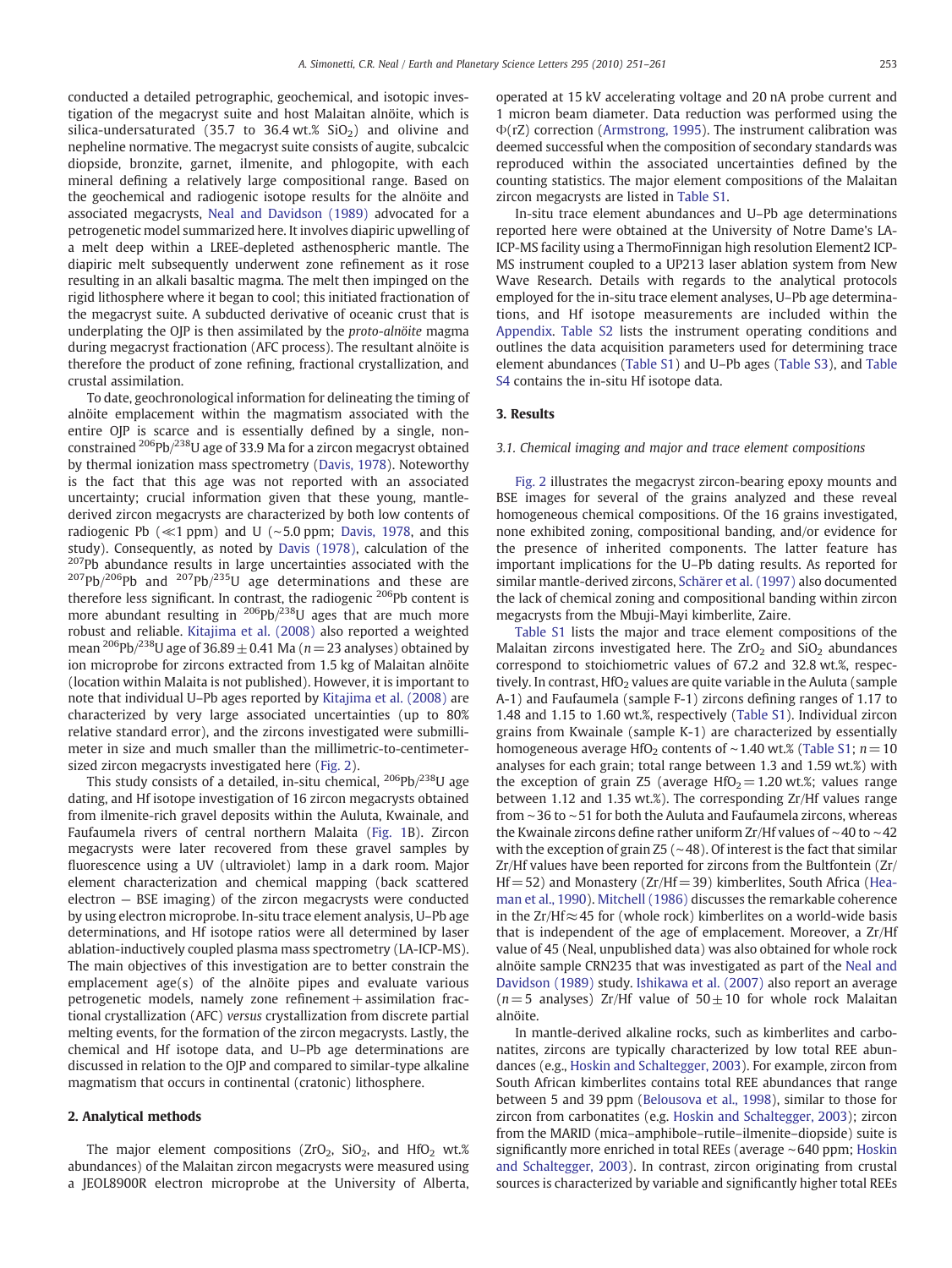<span id="page-3-0"></span>

Fig. 2. Back scattered electron images of Malaitan zircon megacrysts: A- A1-Z3, B- A1-Z6, C- F1-Z1, D- F1-Z5, E- K1-Z1, F- K1-Z5. The small pits in several of the grains indicate locations of laser ablation spots (40 µm) for trace element analysis. G- Photo exhibiting the three epoxy mounts containing the megacryst zircon grains from Auluta, Faufaumela, and Kwainale.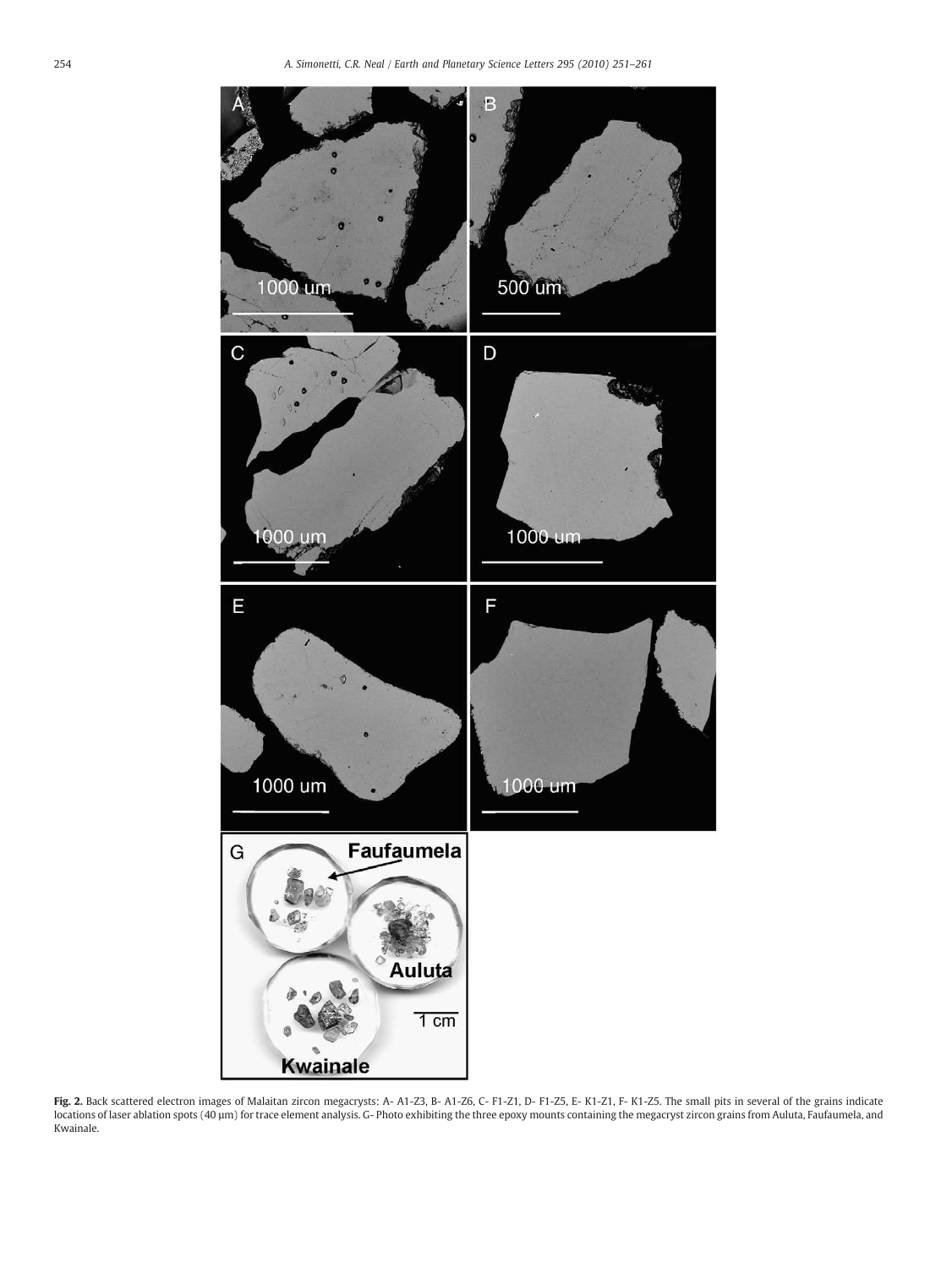<span id="page-4-0"></span>contents (from ∼250 to as much as ∼5000 ppm) compared to mantlederived zircon. The REE contents of the zircons investigated here  $(n= 74$  analyses) are listed in Table S1; more than half of the analyses are characterized by REE contents  $<$  50 ppm (Fig. 3), which is similar to those reported for kimberlitic zircon megacrysts and confirms their mantle derivation. The average chondrite-normalized REE patterns for the three Malaitan zircon samples ([Fig. 4\)](#page-5-0) are almost identical with low LREE contents, positive Ce anomalies, and HREE normalized values varying between 10 and 100 times chondrite. Of interest, zircons from Auluta indicate a correlation between increasing Zr/Hf ratios and REE contents and  $^{206}Pb/^{238}U$  age (Fig. 3), with grains containing lower REE abundances recording the older dates (i.e., Z4 and Z6).

Kimberlitic zircon megacrysts are also characterized by low U (<30 ppm) and Th (<10 ppm) contents and Th/U ratios of ∼0.3 [\(Heaman et al., 1990; Zartman and Richardson, 2005\)](#page-9-0), which in general are also features that characterize the Malaitan zircons investigated here (Table S1). An area of zircon grain F1-Z3 from the Faufaumela region is characterized by higher REEs, U, Th, and Pb contents compared to the remaining areas of the grain (Table S1; [Fig. 4\)](#page-5-0). This area within grain Z3 does not exhibit any variation in major element composition compared to the rest of the crystal. It is referred to as 'metasomatized'—'M' and also yields an artificially higher  $^{206}Pb/^{238}U$  age of 59 $\pm$  2.7 Ma (analysis F-1 Z3-3, Table S3b). Grain Z5 from sample F-1 also yields a similar, older WM  $^{206}Pb/^{238}U$ age of  $51.9 \pm 2.6$  Ma; however it is characterized by markedly lower abundances of REEs, Pb, Th, and U compared to the metasomitized area of grain Z3 (Tables S1 and S3b). This result clearly indicates that the oldest ages  $(>50$  Ma) reported in this study are not strictly the result of metasomatic enrichment.

#### 3.2. U–Pb dating results

Geochronological data obtained in this study are listed in Table S3 and shown in [Figs. 5](#page-5-0)–7. As stated earlier, the  $207Pb/206Pb$  and  $207Pb/$  $235$ U ratios (Table S3) are considered somewhat unreliable due to the extremely small <sup>207</sup>Pb ion signal as shown in [Figs. 5](#page-5-0)A, [6](#page-5-0)A, and [7A](#page-6-0); thus geochronological implications and interpretations are based solely on the WM  $^{206}Pb/^{238}U$  values (ages). In several instances, the corresponding  $^{207}Pb/^{206}Pb$  and  $^{207}Pb/^{235}U$  ratios do yield concordant ages albeit these are associated with large uncertainties (Table S3).

The U–Pb data for the Auluta zircons are plotted in [Fig. 5,](#page-5-0) and the consequence of the zircons having little  $207$ Pb as discussed above is clearly evidenced in the concordia plot [\(Fig. 5](#page-5-0)A). [Fig. 5](#page-5-0)B illustrates the WM <sup>206</sup>Pb/<sup>238</sup>U ages for individual zircon grains from the Auluta



Fig. 3. Plot showing variation of REEs vs. average Zr/Hf ratios for Malaitan zircon megacrysts. The zircon megacrysts from Auluta (solid circles) indicate a positive correlation between REEs and increasing Zr/Hf ratios and decreasing WM  $^{206}Pb/^{238}U$ ages (data point labels), whereas the same parameters do not correlate with age determinations for the Faufaumela zircons (open circles).

region, and these range from  $34.9 \pm 2.0$  Ma (2 $\sigma$ ; grain Z3) to 45.1  $\pm$ 2.5 Ma (2 $\sigma$ ; grain Z4) — a difference of ~10 Ma.

The concordia plot and WM  $^{206}Pb^{238}U$  ages for zircons from the Faufaumela region are shown in [Fig. 6,](#page-5-0) and these range from  $38.1 \pm$ 1.7 Ma to  $51.9 \pm 2.6$  Ma ( $2\sigma$ ). The older age is defined by grain F-1 Z5, which is characterized by a low content of REEs (19 ppm), Th/U ratio of 0.26, and Zr/Hf ratio of ∼36 (Table S1). One of the individual analyses (#3) from grain Z5 yields a concordant date of  $50.7 \pm 2.3$  Ma (2o; Table 3b). However, grain F-1 Z2 yields the youngest WM <sup>206</sup>Pb/ <sup>238</sup>U age at 38.1  $\pm$  1.7 Ma (2 $\sigma$ ; [Fig. 6\)](#page-5-0) but contains similar chemical characteristics compared to grain F-1 Z5 (the oldest grain); i.e. the lowest content of REEs (18 ppm), Th/U ratio of 0.37, and a Zr/Hf ratio of 36. Thus, unlike the coherent trends between the chemical data and U–Pb ages defined by the zircons from Auluta, those for the Faufaumela zircons are not as straightforward.

[Fig. 7](#page-6-0) illustrates the U–Pb analyses of the zircons from the Kwainale area on a concordia plot and WM 206Pb/238U age distribution diagram, respectively. Compared to the remaining samples, the 6 zircon grains from Kwainale indicate a rather uniform age distribution with several 'concordant' analyses for several of the grains analyzed (Table S3c). The total 33 analyses yield a weighted mean  $^{206}Pb/^{238}U$ age of  $36.72 \pm 0.49$  Ma (2 $\sigma$ ; [Fig. 7](#page-6-0)B).

#### 3.3. Hf isotope results

The Hf isotope ratios (Table S4) obtained here for the Malaitan zircon megacrysts are plotted in a probability density plot [\(Fig. 8](#page-6-0)). The results listed in Table S4 indicate that the zircons record a homogeneous Hf isotope composition within individual grains, within each sample, and between the different samples, independent of the REE contents and the Zr/Hf ratio. The in-situ Hf isotope analyses define a WM  $^{176}$ Hf/<sup>177</sup>Hf value of 0.282933  $\pm$  0.000013 (2 $\sigma$ ; [Fig. 8](#page-6-0)), which given the associated uncertainty is identical to the previously reported whole rock, average  $^{176}$ Hf/<sup>177</sup>Hf value of 0.282939 $\pm$ 0.000007 ( $n=5$ ) for the host alnöite ([Ishikawa et al., 2007\)](#page-9-0).

#### 4. Discussion

4.1. Zircon megacryst formation — zone refinement and AFC versus discrete partial melting

The anhedral morphology and milli-to-centimeter grain size [\(Fig. 2\)](#page-3-0), and major and trace element data reported here (Table S1) for the zircon samples from three central northern Malaita localities clearly indicate their mantle (deep-seated) origin. The Malaitan zircons are also characterized by a lack of chemical zoning and compositional variations [\(Fig. 2](#page-3-0)), which are also distinct features of megacrystic zircons derived from kimberlitic melts (e.g. [Schärer et al.,](#page-10-0) [1997\)](#page-10-0). Mantle-derived zircon typically contains homogeneous textures with possible faint outlines of angular domains related to fracturing ([Corfu et al., 2003\)](#page-9-0). The lack or poor development of zoning in mantle-derived zircons may be related to prolonged residence of the megacrysts at high temperatures in the mantle [\(Corfu et al., 2003](#page-9-0)). This process may have led to partial or complete homogenization of any original zoning. This is suggested by the presence of a zone in Faufaumela crystal F1-Z3 that contains a higher abundance of trace elements although the major elements appear to be homogeneous throughout. Previous studies indicate that pre-eruptive residence times of kimberlitic and ultramafic lamprophyric melts in the upper mantle are short in duration (e.g., [Kinny and Dawson, 1992; Kelley](#page-9-0) [and Wartho, 2000](#page-9-0)). However, this may not always be the case as demonstrated by the variable U–Pb ages (∼172 to ∼2000 Ma old) reported for eclogitic mantle zircons from the Diavik kimberlite, Slave Province [\(Schmidberger et al., 2005](#page-10-0)), and centimeter-sized zircon megacrysts (∼89 to ∼106 Ma) from the Monastery kimberlite, South Africa ([Zartman and Richardson, 2005\)](#page-10-0).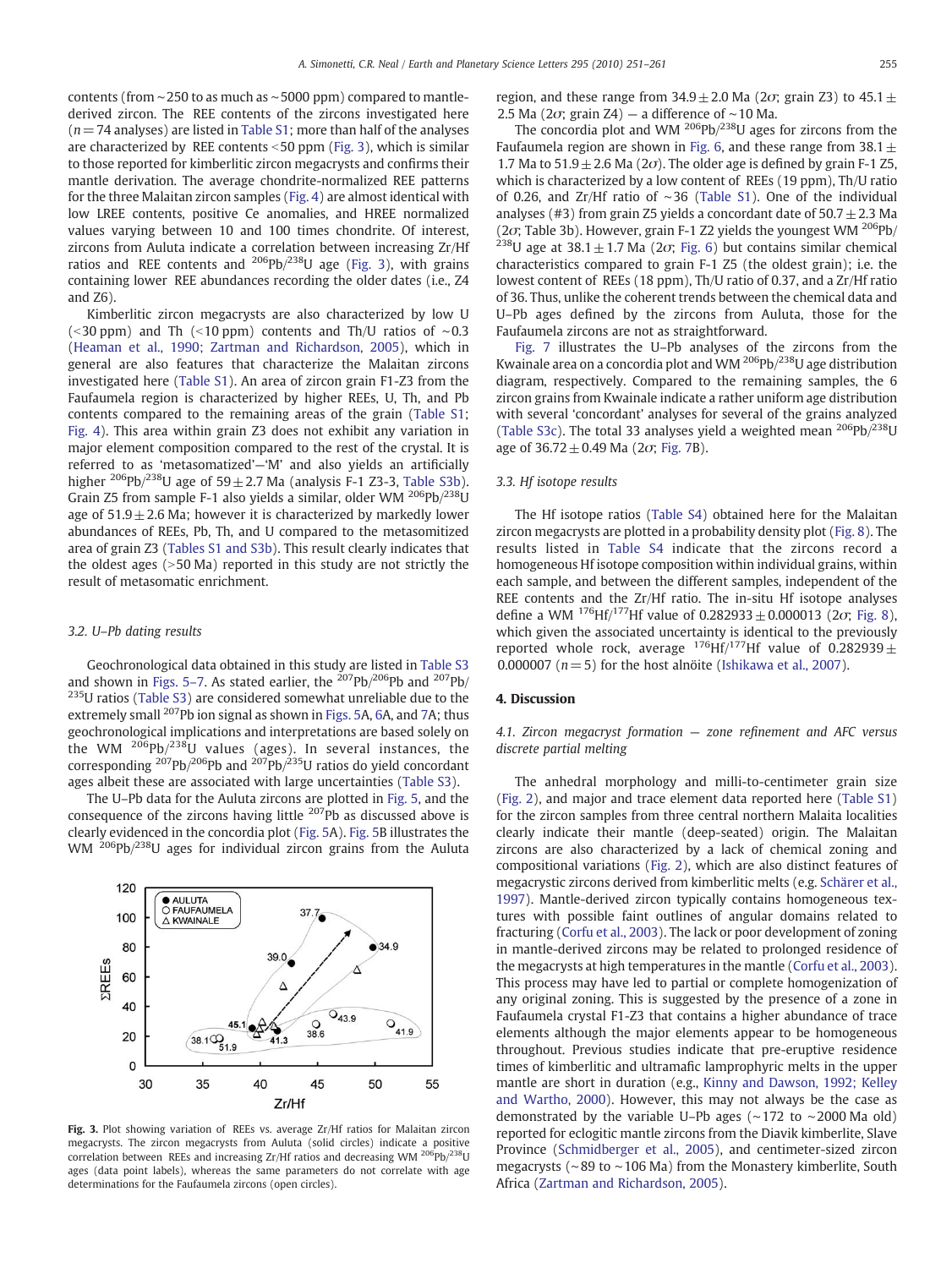<span id="page-5-0"></span>

Fig. 4. Chondrite-normalized REE plots for zircons from (A) Auluta, (B) Faufaumela, and (C) Kwainale exhibiting the average compositions for all of the grains analyzed in this study (Table S1). Chondrite values are from [Palme and Jones \(2005\)](#page-10-0). D) Plot illustrating the chondrite-normalized REE patterns for calculated zircon compositions in equilibrium with various melts/mantle source using the partition coefficients of [Irving and Frey \(1984\).](#page-9-0) Solid circle = depleted asthenospheric mantle, open square = zone-refined melt, and open diamond = final alnöite melt subsequent zone refinement and fractional crystallization (all from [Neal and Davidson, 1989\)](#page-10-0); open triangle = clinopyroxene-garnet mantle xenolith from [Ishikawa et al. \(2007\);](#page-9-0) open circle = OJP basalt from [Mahoney et al. \(1993\);](#page-9-0) solid square = high-temperature garnet lherzolite and solid triangle = low-temperature garnet lherzolite from [Schmidberger and Francis \(1999\) and Schmidberger et al. \(2001\).](#page-10-0) See text for detailed discussion.



Fig. 5. A- Concordia plot showing the individual U–Pb laser ablation analyses for Auluta megacryst zircons analyzed (Table S3a); B- Diagram illustrating the distribution of the WM <sup>206</sup>Pb/<sup>238</sup>U ages determined for individual Auluta zircon megacrysts. WM ages were calculated using IsoPlot/Ex3.00 ([Ludwig, 2003](#page-9-0)).



Fig. 6. A- Concordia plot showing the individual U–Pb laser ablation analyses for Faufaumela megacryst zircons analyzed (Table S3b); B- Plot illustrating the distribution of the WM  $^{206}Pb/^{238}U$  ages determined for individual Faufaumela zircon megacrysts. WM ages were calculated using IsoPlot/Ex3.00 ([Ludwig, 2003](#page-9-0)).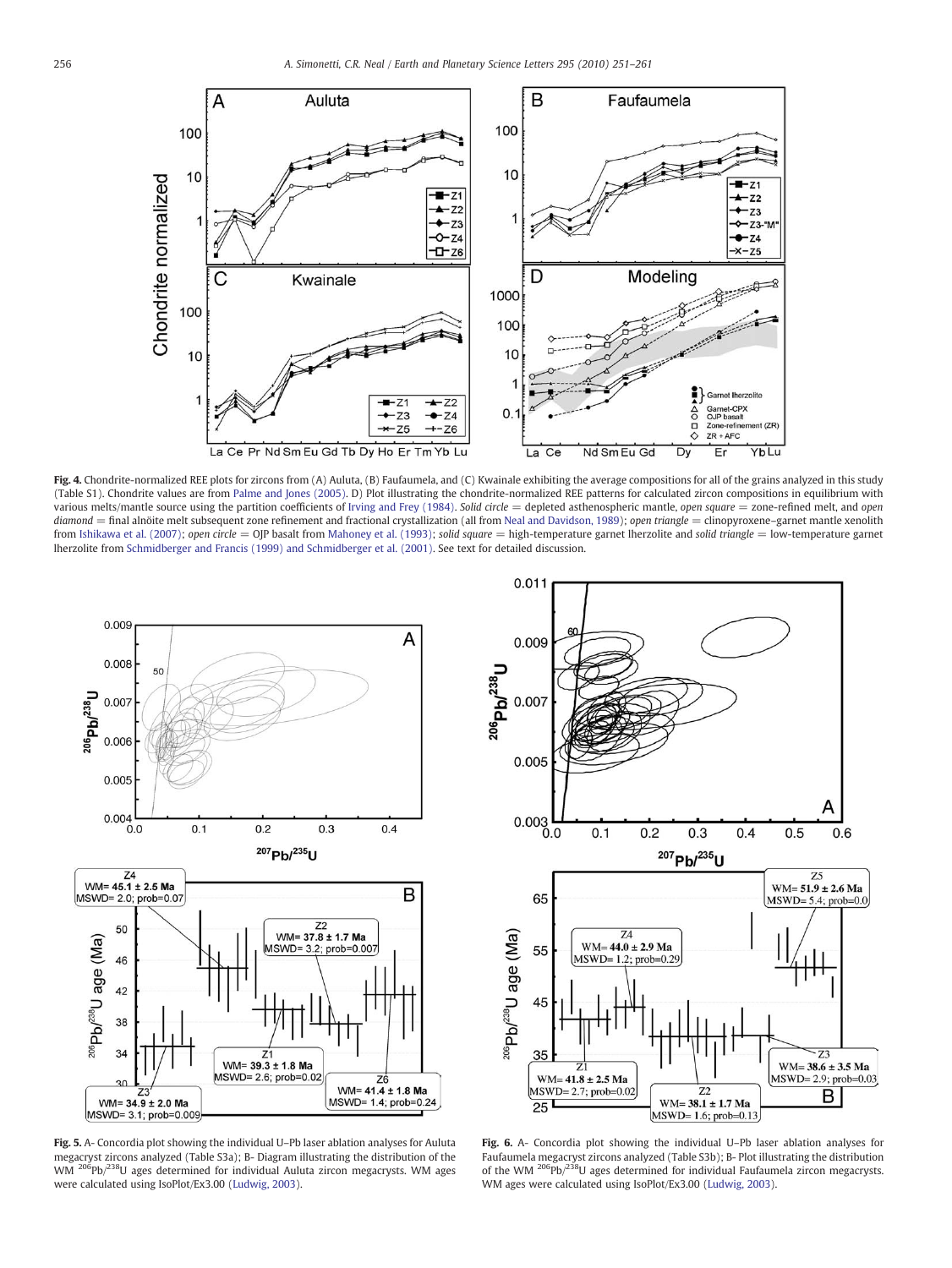<span id="page-6-0"></span>

Fig. 7. A- Concordia plot showing the individual U–Pb laser ablation analyses for Kwainale megacryst zircons analyzed (Table S3c); B- Diagram illustrating the distribution of WM 206Pb/238U ages determined for individual Kwainale zircon megacrysts. WM ages were calculated using IsoPlot/Ex3.00 ([Ludwig, 2003](#page-9-0)).

Th/U values for the Malaitan zircons investigated here range from 0.21 to 0.57 (Table S1), which overlaps the range of Th/U values (∼0.2–1.0) recorded for both igneous zircons ([Hoskin and Schalteg](#page-9-0)[ger, 2003](#page-9-0)) and those from kimberlites (e.g., [Heaman et al., 1990;](#page-9-0) [Konzett et al., 1998; Zartman and Richardson, 2005](#page-9-0)). Of importance, the chemical data for zircons from all three Malaitan samples (Table S1)



Fig. 8. Probability density plot illustrating the distribution of in-situ  $^{176}$ Hf/ $^{177}$ Hf values obtained for Malaitan zircon megacrysts analyzed (Table S4). Plot and weighted mean calculations conducted using IsoPlot/Ex3.00 [\(Ludwig, 2003\)](#page-9-0).

define nearly identical chondrite-normalized REE patterns ([Fig. 4](#page-5-0)) and continuous trends in binary plots (e.g., [Fig. 3](#page-4-0)). These may be indicative of crystallization from a common kimberlite-like magma or proto-alnöitic melt undergoing fractional crystallization [\(Neal and Davidson, 1989;](#page-10-0) [Hoskin and Schaltegger, 2003\)](#page-10-0). The chondrite-normalized patterns shown in [Fig. 4](#page-5-0) are HREE enriched (∼10 to ∼100 x chondrite), relatively flat to slightly positive HREE slopes with a positive Ce-anomaly, and lack negative Eu anomalies. Such features are consistent with igneous zircon, more specifically those derived from either kimberlitic (e.g. [Hoskin,](#page-9-0) [1998](#page-9-0)) or carbonatitic melts (e.g. Mud Tank carbonatite; [Currie et al.,](#page-9-0) [1992; Hanchar and Hoskin, 1998](#page-9-0)).

Table S1 indicates that the Malaitan zircons are characterized by Zr/Hf ratios varying between ∼36 and ∼51, which range to values higher than primitive mantle (∼36; [Palme and O'Neill, 2005](#page-10-0)), depleted MORB mantle (DMM= 32.3; [Workman and Hart, 2005](#page-10-0)) and continental crust (∼36.3–38.7; [David et al., 2000](#page-9-0)), but overlap those defined by zircons originating in kimberlites (39 to 58; [Schärer](#page-10-0) [et al., 1997; Heaman et al., 1990\)](#page-10-0) and ocean island basalts (∼37 to ∼44; [David et al., 2000](#page-9-0)). [Jochum et al. \(1986\)](#page-9-0) argued that terrestrial rocks and chondrites were characterized by uniform Zr/Hf ratio of 36.6; with the major implication that there was essentially no relative fractionation between these two elements during magmatic processes such as partial melting or crystal fractionation. However, [David et al.](#page-9-0) [\(2000\)](#page-9-0) clearly demonstrated well-defined correlations between Sc abundances and Zr/Hf ratios for MORBs that are indicative of crystal fractionation involving clinopyroxene. This interpretation is consistent with results from experimental runs in basaltic systems that yielded higher clinopyroxene/liquid distribution coefficients for hafnium ( $D_{\text{Hf}}$ = 0.2 to 0.25) relative to zirconium ( $D_{\text{Zr}}$ = 0.1 to 0.14; [Green, 1994; Lemarchand et al., 1987; Johnson, 1994; Skulski et al.,](#page-9-0) [1994; Fujinawa and Green, 1997](#page-9-0)). Therefore, the correlation of increasing Zr/Hf ratios and REE contents with decreasing  $^{206}Pb/^{238}U$ ages for the Auluta zircons ([Figs. 3 and 9\)](#page-4-0) may be attributed to melt differentiation involving fractional crystallization of clinopyroxene. With regards to the parental alnöite magma, there is clear evidence for crystal fractionation involving clinopyroxene since the latter occur as abundant megacrysts ([Neal and Davidson, 1989\)](#page-10-0). As stated earlier, based on the chemical and isotopic compositions of the various megacrystic suites and the host Malaitan alnöitic pipes, [Neal and](#page-10-0) [Davidson \(1989\)](#page-10-0) proposed an open system assimilation-fractionalcrystallization (AFC) petrogenetic model. However, there is an important issue to consider when advocating for a model that invokes fractional crystallization at mantle depths in order to explain the negative correlation between age and Zr/Hf ratio exhibited by the Auluta zircons (Fig. 9); this processmust have taken place over a∼10 Ma interval. As stated earlier, a prolonged residence time at upper



Fig. 9. Diagram illustrates the variation between average Zr/Hf values and calculated WM <sup>206</sup>Pb/<sup>238</sup>U ages for Malaitan zircons. The negative correlation may reflect zircon formation form a mantle source undergoing progressive carbonate/ $CO<sub>2</sub>$ -dominated metasomatism (see text for details).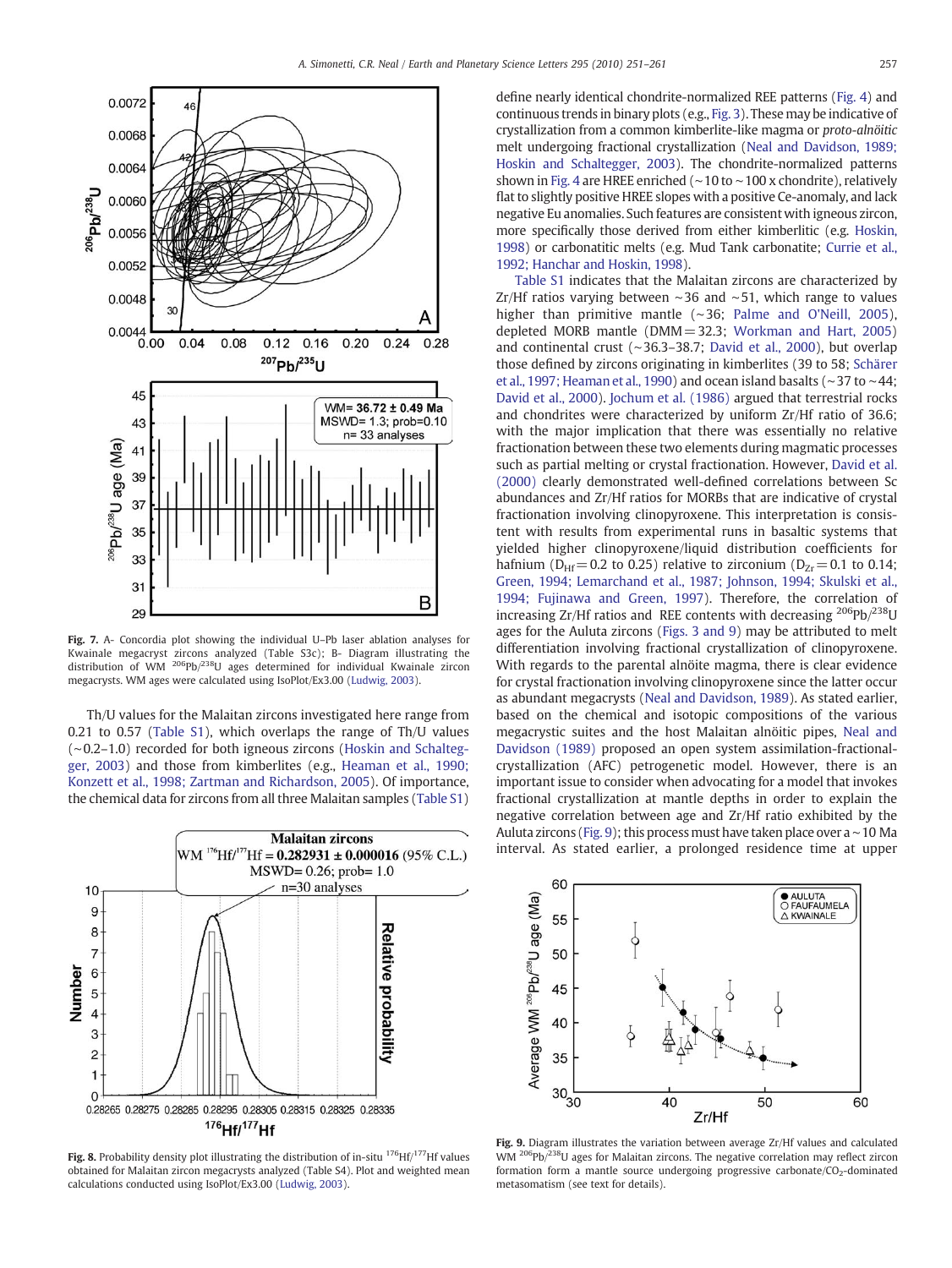<span id="page-7-0"></span>mantle temperatures may explain the poor development of chemical zoning ([Fig. 2](#page-3-0)); i.e. this scenario leads to partial or complete homogenization of any original zoning if present ([Corfu](#page-9-0) [et al., 2003\)](#page-9-0). Of utmost importance is the lack of any correlation between Zr/Hf (and REEs) and decreasing WM  $^{206}Pb/^{238}U$  ages for the Faufaumela megacrystic zircons ([Figs. 3 and 9](#page-4-0)), which is also at odds with a petrogenetic model involving solely fractional crystallization.

We evaluate a possible origin via AFC for the generation of the Malaitan megacrysts zircons by calculating a series of zircon compositions based on available equilibrium REE partition coefficients for megacryst zircon crystallization in basaltic systems [\(Irving](#page-9-0) [and Frey, 1984\)](#page-9-0). In [Fig. 4D](#page-5-0), the range of the average chondritenormalized REE patterns for the zircon megacrysts investigated here are compared to those for the calculated REE compositions for zircon in equilibrium with various parental melts/mantle sources. In particular, [Fig. 4D](#page-5-0) illustrates the resultant chondrite-normalized REE patterns for zircon in equilibrium with mantle sources and melts present at the various stages of the combined asthenospheric diapiric melt, zone refinement (ZR), and AFC model of [Neal and Davidson](#page-10-0) [\(1989\).](#page-10-0) It is clear from the results shown in [Fig. 4](#page-5-0)D that the calculated chondrite-normalized REE patterns for zircons in equilibrium with both the zone-refined and final alnöite (subsequent  $ZR + AFC$ ) melts are too enriched compared to the range of measured chondritenormalized patterns. Enriched REE contents (and chondrite-normalized patterns) were also reported by [Kitajima et al. \(2008\)](#page-9-0) for their smaller, submillimetric Malaitan alnöite zircons, with HREE contents > 1000 times chondrite. Similarly, calculated zircon compositions in equilibrium with OJP basalt (e.g. [Mahoney et al., 1993](#page-9-0)) and a partial melt derived from the bimineralic clinopyroxene–garnet mantle xenoliths reported by [Ishikawa et al. \(2007\)](#page-9-0) also contain HREE contents that are too high compared to those reported here [\(Fig. 4](#page-5-0)D). The calculated zircon composition in equilibrium with the asthenospheric diapiric melt derived from the depleted mantle source reported in [Neal and Davidson](#page-10-0) [\(1989\)](#page-10-0), the latter is based on garnet lherzolite xenoliths within minette [\(Ehrenberg, 1982\)](#page-9-0) and kimberlite [\(Shimizu, 1975](#page-10-0)), has similar HREE contents but LREE abundances that are too low compared to those reported here [\(Fig. 4D](#page-5-0)). Alternatively, calculated zircon REE compositions in equilibrium with a melt derived from metasomatized garnet lherzolite, such as those present within the ∼100 Ma old Nikos kimberlite ([Schmidberger and Francis, 1999; Schmidberger et al.,](#page-10-0) [2001\)](#page-10-0) result in the most compatible chondrite-normalized pattern compared to those reported in this study ([Fig. 4](#page-5-0)D). The two chondritenormalized patterns for the metasomatized garnet lherzolites from the Nikos kimberlite represent average compositions for high (∼1260 °C) and low (∼940 °C)-temperature suites, corresponding to depths of last equilibration between ∼100 and ∼180 km, respectively [\(Schmidberger](#page-10-0) [and Francis, 1999](#page-10-0)). It is clear, therefore, that the very low REEs contents (Table S1) and chondrite-normalized patterns [\(Fig. 4](#page-5-0)D) for the Auluta, Faufaumela, and Kwainale megacryst zircons are most consistent with an origin via partial melting from a relatively deep (∼100 km), metasomatized garnet peridotite mantle. This interpretation is consistent with the detailed petrographic and thermobarometric investigation of mantle xenoliths derived from the Malaitan alnöites ([Ishikawa et al.,](#page-9-0) [2004\)](#page-9-0). The latter argue for the presence of variably metasomatized garnet lherzolites between ∼30 and ∼95 km and between ∼100 and 110 km depths.

The well constrained negative correlation between  $^{206}$ Pb/ $^{238}$ U ages and Zr/Hf ratios (and REE contents) for the zircons from the Auluta region ([Fig. 9](#page-6-0)) may be attributed to crystallization from discrete partial melting events of a mantle source that was undergoing progressive metasomatism. The metasomatic agent invoked must be deficient in high field strength elements (HFSEs), such as a carbonatite-like fluid or melt since these are typically depleted in HFSEs (e.g. [Nelson et al., 1988\)](#page-10-0). For example, evidence for the Hfdepleted nature of zircons characterized by high  $Zr/Hf$  ratios ( $>70$  to 253) derived from carbonatitic melts is documented in Proterozoic carbonatites from Ontario [\(Heaman et al., 1990\)](#page-9-0), and the Phalaborwa and Mud Tank carbonatites [\(Hoskin and Ireland, 2000](#page-9-0)).

There is geological and petrographic evidence that suggest the presence of either carbonate-like melt/phase and/or  $CO<sub>2</sub>$  in the mantle beneath northern Malaita at the time of alnöite emplacement. For example, [Allen and Deans \(1965\)](#page-9-0) report the occurrence of an alnöite breccia that immediately surrounds the alnöite pipe. The alnöite breccia is described as carbonated agglomerates consisting of rock and mineral fragments (∼1 to 3 cm in diameter) set in a fine-grained matrix of pale greenish-white calcite [\(Allen and Deans, 1965](#page-9-0)). They provide microphotographic evidence from the breccia of unaltered fragments of minerals (mica, pyrope garnet, opx, cpx) derived from the alnöite surrounded in a fine-grained calcite matrix. In addition, [Nixon et al.](#page-10-0) [\(1980\)](#page-10-0) describe the tuffs and breccias associated with the Malaitan alnöite as fragmental rocks with the coarseness and angularity of the fragments increasing from the tuffs to the breccias. The origin of the tuffs seems to have been highly turbulent and fluidized, whereas that of the breccias to be disruptive auto-brecciated; the coarsest breccias are alnöites veined with slickensided calcite [\(Nixon et al., 1980\)](#page-10-0). Some of the fragments within the breccia are alnöite lapilli with a carbonate  $content > 50%$ , which could have formed via silicate-carbonate liquid immiscibility [\(Nixon et al., 1980](#page-10-0)). Moreover, [Nixon et al. \(1980\)](#page-10-0) postulated that the Malaitan alnöites possibly represent primary liquids derived from a pyrolite-type mantle formed by ∼4% partial melting at depths  $>$  120 km at high CO<sub>2</sub> pressures.

In relation to a petrogenetic model arguing for discrete, low volume partial melting of a mantle source undergoing progressive metasomatism by carbonate or  $CO<sub>2</sub>$ -dominated agent, the uniform Hf isotope data (Table S4) imply that the metasomatic agent and plumelike OJP mantle source are characterized by the same Hf isotope composition.

4.2. Protracted alkaline magmatism within the OJP: an analogy to cratonic lithosphere

Prior to the results presented in this study, the emplacement of the Malaitan alnöite pipes was believed to have occurred as a single magmatic event ∼34 Ma ago based on a single 206Pb/238U date obtained by TIMS from a zircon megacryst ([Davis, 1978\)](#page-9-0). However, the in-situ U–Pb ages reported in Table S3 and shown in [Figs. 5](#page-5-0)–7, and [10](#page-5-0) indicate that alkaline magmatic activity occurred over a ∼17 Ma interval. The distribution of the  $206Pb/238U$  ages varies between



Fig. 10. Probability density plot exhibiting the distribution of calculated WM  $^{206}Pb/^{238}U$ ages for Malaitan zircon megacrysts analyzed in this study (Table S3). The arrows indicate previous age determinations for a phlogopite grain from a mantle xenolith at 34 Ma (Ar-Ar; [Kelley and Wartho, 2000\)](#page-9-0), 33.9 Ma WM  $^{206}$ Pb/ $^{238}$ U age for a single zircon megacryst from Malaita ([Davis, 1978\)](#page-9-0), and the  $44.2 \pm 0.2$  Ma Ar-Ar age for basalts belonging to the younger series and Northern Malaita Alkalic Suite (NMAS; [Tejada et al.,](#page-10-0) [1996](#page-10-0)).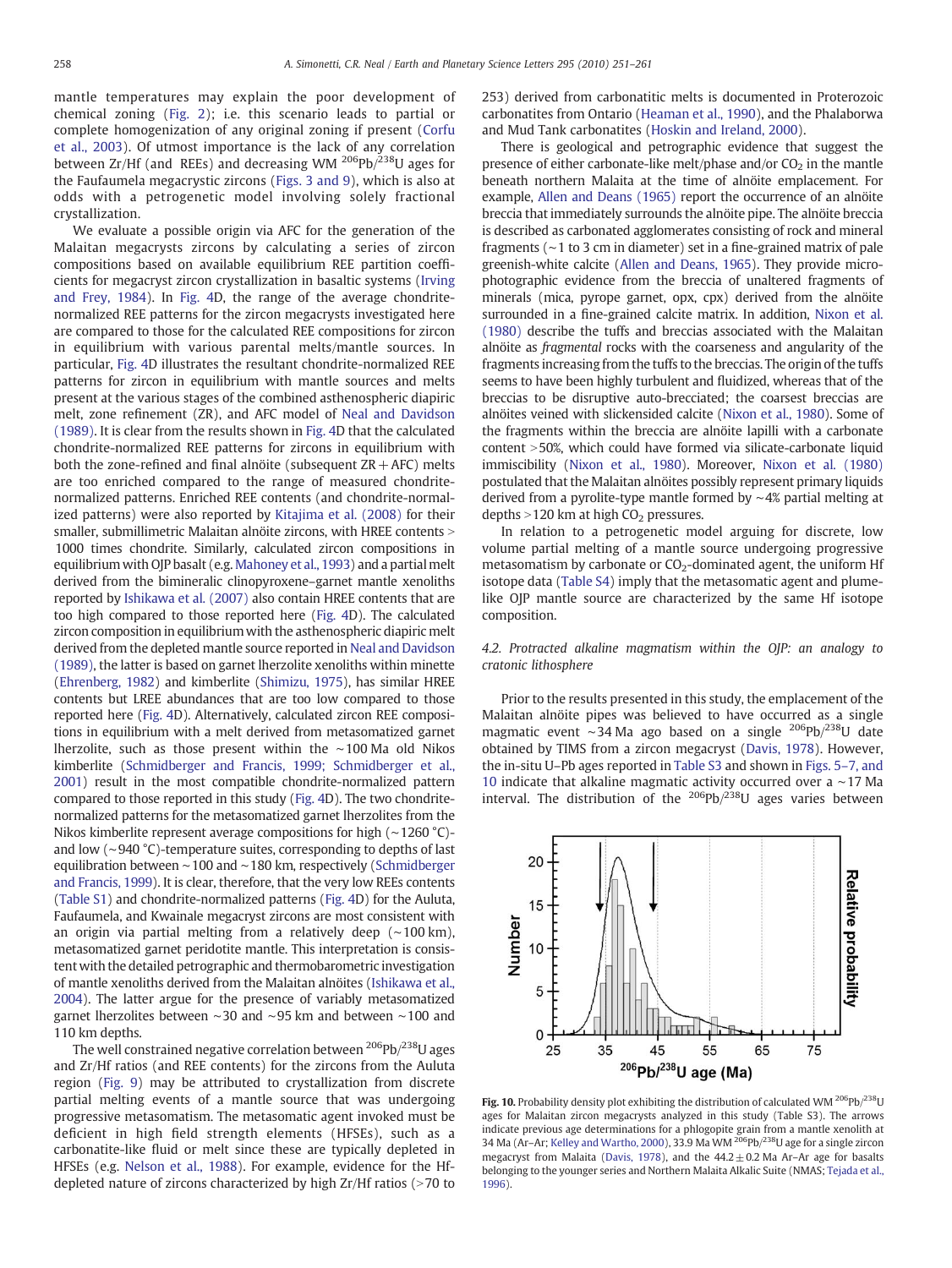samples with the zircons from Kwainale recording a uniform age of  $36.72 \pm 0.49$  Ma ([Fig. 7](#page-6-0)).

[Fig. 10](#page-7-0) illustrates a probability density plot of the WM  $^{206}$ Pb/ $^{238}$ U ages obtained in this study ( $n=94$  analyses; Table S3). The vast majority ( $n = 87$ , or ~93%) define ages that either overlap (given their associated uncertainties) or fall in between the U–Pb date of 34 Ma for the zircon megacryst from Malaita [\(Davis, 1978](#page-9-0)), and the  $44.2 \pm$ 0.2 Ma Ar–Ar age for basalts belonging to the younger series and Northern Malaita Alkalic Suite (NMAS; [Tejada et al., 1996](#page-10-0)). The oldest WM <sup>206</sup>Pb/<sup>238</sup>U age of 51.9  $\pm$  2.6 Ma recorded by grain Z5 from the Faufaumela constitutes the bulk of the remaining analyses, and this age falls between the 44 Ma old age for the NMAS and the ∼60 Ma old emplacement date for the San Jorge ophiolitic assemblage on the neighboring island of Santa Isabel and the ∼60 Ma eruptions of OJP basalt on the neighboring island San Cristobal [\(Tejada et al., 1996](#page-10-0)).

The fact that a majority of the WM  $^{206}Pb/^{238}U$  ages plot between 44 and 35 Ma [\(Fig. 10\)](#page-7-0) may be interpreted to represent either secondary Pb loss ages from a precursor 45 Ma old emplacement event, or intermittent volcanic activity. However, given that the WM  $^{206}Pb/^{238}U$ ages for the Auluta zircons show well constrained correlations with major and trace element compositions ([Fig. 3\)](#page-4-0), then these features are not supportive of the secondary Pb loss interpretation. Based on their chemical nature (low Pb, U, Th, and REE contents), large milli-tocentimeter size, and the cross-cutting relationship of the alnöite pipes with the lower section of the Mid-Eocene Haruta Formation [\(Petterson, 1995\)](#page-10-0), the 52 Ma age for grain Z5 from Faufaumela clearly cannot represent an emplacement age. Therefore, the latter is interpreted to represent a cognate crystal that was later entrained by an eruptive, post Mid-Eocene emplacement event. As stated earlier, the megacryst zircons examined here were obtained from ilmenite gravel deposits, and therefore it is not possible to provide an exact geologic context for their U–Pb ages; i.e. whether the latter represent emplacement ages of undiscovered alnöite pipes or crystallization associated with discrete mantle melt events. In particular since the Auluta gravel sample was taken from a river that contains two known alnöite occurrences (Kwaikwai and an alnöite sill further upstream; [Neal, 1986](#page-10-0)). However, given their very large size and lack of internal chemical heterogeneities, which has previously been interpreted to suggest a prolonged residence time at upper mantle conditions (e.g. [Corfu et al., 2003\)](#page-9-0), then our preferred interpretation is that the majority of the megacryst zircons examined here represent cognate crystals with a minimum emplacement age of ∼35 Ma. The alkaline magmatic activity associated with the Malaitan alnöites and formation of the zircon megacrysts most probably resulted from discrete, melt extraction events that occurred over a ∼17 Ma interval (between ∼52 and ∼35 Ma ago) from a common mantle reservoir undergoing progressive  $CO<sub>2</sub>$ - or carbonatite-dominated metasomatism. A similar span of time (∼17 Ma) was also recorded by centimeter-sized zircon megacrysts from the Monastery kimberlite, South Africa [\(Zartman](#page-10-0) [and Richardson, 2005\)](#page-10-0), since these yielded U–Pb ages between ∼89 and ∼106 Ma and hence their formation may also be attributed to a similar petrogenetic model. The fact that the zircons from Faufaumela do not show the same correlation between major and trace element chemistry and U–Pb ages could be attributed to the heterogeneous nature of the mantle source at the scale of partial melting.

There are numerous examples in the literature dealing with oceanic, plume-related basalt volcanism, which document the 'classic' and general trend of magma evolution from early tholeiite-dominated to late-stage alkaline magmatism (e.g. Hawaii, [Clague, 1987](#page-9-0)). However, the post-erosional alkaline suite of rocks at Hawaii consists predominantly of basanite, nephelinite, and melilite nephelinite. To our knowledge, the occurrence of highly alkaline silica-undersaturated alnöite intrusions within the island of Malaita, emplaced within an intra-oceanic environment during the Oligocene, represents a unique situation on a global scale. The U–Pb ages reported here indicate that kimberlite-like melt events occurred over a prolonged period of time (∼17 Ma) at the southwestern edge of the OJP. This situation is analogous to the kimberlite magmatic activity spanning tens of millions of years that is well documented for several cratonic (continental) regions world-wide (e.g. South Africa, [Smith, 1983;](#page-10-0) [Zartman and Richardson, 2005;](#page-10-0) North America, [Heaman and Kjars](#page-9-0)[gaard, 2000](#page-9-0)). Unfortunately, previous U–Pb age dating investigations of zircons associated with kimberlites that also report accompanying major and/or trace element data and Hf isotope compositions are scarce or non-existent. It is therefore difficult to determine whether the time interval in alkaline magmatism associated with major, continental kimberlite provinces is the result of a common mantle source undergoing discrete, low volume partial melting, or related to intermittent hot spot or plume activity. However, the mere fact that kimberlite-like magmatism in Malaita occurred over an extended period of time similar to that recorded for continental kimberlite/ carbonatite provinces suggests an analogous tectonic situation; i.e. one that involves interaction between an overlying, thick oceanic lithosphere associated with the OJP (∼85 km; [Neal et al., 1997\)](#page-10-0) and upwelling  $CO<sub>2</sub>$ - and/or carbonate-bearing melts derived from convecting asthenospheric mantle ([Bell and Simonetti, 2010](#page-9-0)).

Recently, the presence of carbonatite liquid within the realm of the oceanic mantle has been argued on the basis of electrical conductivity results designed at upper mantle conditions [\(Gaillard et al., 2008](#page-9-0)), and experimental melt products conducted at high pressures ([Dasgupta](#page-9-0) [and Hirschmann, 2006\)](#page-9-0). Recent studies have shown that carbonate phases are stable up to 10 GPa pressure and that partial melting of carbonated asthenospheric (peridotite) mantle at ∼300 km depth can produce carbonatite liquid (0.03–0.3%; [Dasgupta and Hirschmann,](#page-9-0) [2006\)](#page-9-0). These carbonatitic liquids, if extracted from deep within the oceanic mantle, are an abundant source of metasomatic fluids highly enriched in incompatible elements leaving behind a vast depleted mantle residue ([Dasgupta and Hirschmann, 2006\)](#page-9-0).

Phase equilibrium investigations of amphibole–carbonate and phlogopite–carbonate (metasomatized) peridotite by [Eggler \(1989\)](#page-9-0) indicate that primary alkaline silicate melts such as alnöites are derived at depths of ∼100 km; in contrast primary kimberlitic melts are derived at deeper levels (∼180 km). [Haggerty \(1989\)](#page-9-0) stated similar conclusions with regards to the depth of melt generation based on a 'mantle metasomes' (Na +  $CO_2$ -rich and K + H<sub>2</sub>O-rich metasomatic horizons) model in the upper mantle; in general kimberlites and lamproites are believed to form at depths  $>150$  km, whereas alkali-rich melts such as alnöites are derived at depths between ∼75 and ∼100 km. The depths of the mantle metasomes are not fixed but will vary according to the rate of asthenospheric upwelling, which provides the heat and metasomatic agents to the overlying lithosphere ([Haggerty, 1989\)](#page-9-0). Thus, the absence of kimberlites sensu stricto at Malaita is most probably related to the fact that the lithospheric root lacks the appropriate thickness (i.e.  $>150$  km). However, the mere fact that alnöite melts were produced in an oceanic environment gives some support to the notion that the formation of large igneous provinces, such as the Ontong Java Plateau and their possible accretion to the cratonic margins via subduction processes, may be an effective process for continental growth through geologic time (e.g. [Mann and Taira, 2004](#page-9-0)).

#### 5. Conclusions

A summary of the results and interpretations reported in this study are as follows:

1. Major and trace element data and Hf isotope measurements obtained for megacryst zircons from Auluta, Faufaumela, and Kwainale rivers of north central Malaita are consistent with derivation from a melt produced from a metasomatized garnet peridotite source that is characterized by an OJP-like Hf isotope composition.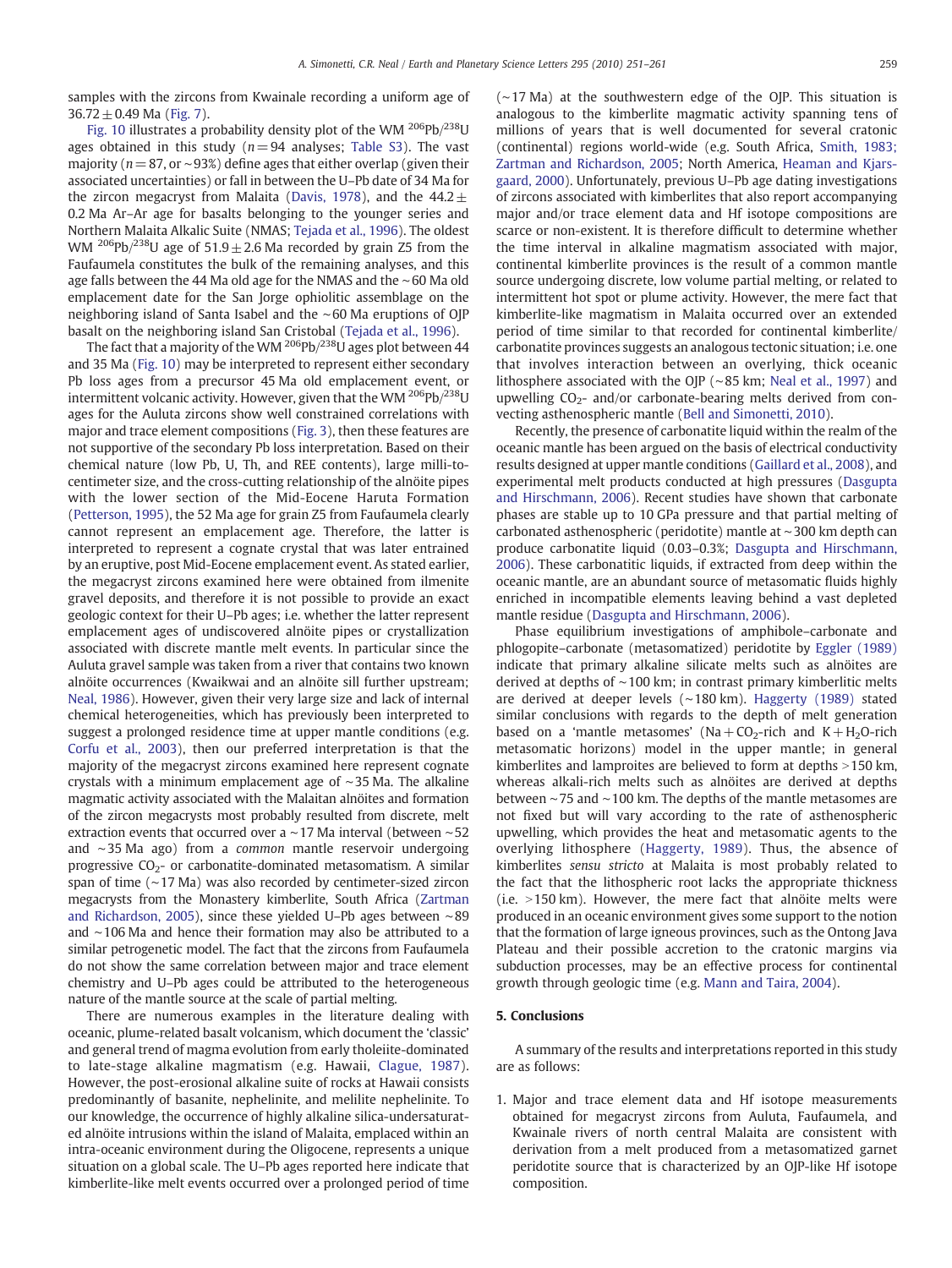- <span id="page-9-0"></span>2. Given their chemical nature (low Pb, U, Th, and REE contents), large milli-to-centimeter size, and lack of internal chemical heterogeneities, our preferred interpretation is that most of the zircon megacrysts examined here may represent cognate crystals that had a minimum emplacement age of ∼35 Ma. Based on the crosscutting relationship of known alnöite pipes with the lower section of the Mid-Eocene Haruta Formation, the 52 Ma age recorded by grain #Z5 from Faufaumela probably does not represent an emplacement age if it was derived from known alnöite occurrences. Given the thick rain forest cover of central northern Malaita, older alnöite intrusions may be present.
- 3. To our knowledge, the highly alkaline nature and ∼17 Ma span of time for magmatism recorded by the Malaitan megacryst zircons are both unique features in the realm of oceanic volcanism worldwide. This situation is analogous to the span of alkaline magmatic activity associated with cratonic kimberlite/carbonatite provinces. Thus, this unique situation may be attributed to the anomalous combined thickness of at least 85 km for both the oceanic crust and underlying MORB-type oceanic lithosphere that is present in the southwest Pacific region. Phase equilibrium studies indicate that alnöite primary melts are derived from metasomatized upper mantle at pressures corresponding to ∼100 to 150 km depth, which is consistent with the tectonic setting beneath the island of Malaita. In contrast, on-craton kimberlites are derived from deeper levels (∼180 km) of thicker, older regions of metasomatized continental lithosphere. Hence, the protracted alkaline magmatic activity as recorded by the Malaitan megacryst zircons suggests that the OJP represents an analogy to cratonic mantle conditions.

#### Acknowledgements

We thank Sandy Dillard (Brazos Valley Petrographic and Thin Section Service) for preparation of polished zircon mounts. Dr. Sergei Matveev (University of Alberta) is thanked for microprobe analyses and chemical imaging of the zircon megacrysts. We acknowledge Dr. Claudia Bouman's (Thermo Fisher Scientific, Bremen) hospitality and expertise in obtaining in-situ Hf isotope measurements. We also thank Dr. S. Simonetti for providing comments on an earlier draft of this manuscript, and Dr. M. Petterson, an anonymous reviewer, and associate editor Dr. Richard Carlson for their insightful comments, which have improved the overall quality of our paper. We also acknowledge the dedicated people at the Solomon Islands Geological Survey in Honiara for their support of field studies on Malaita.

#### Appendix A. Supplementary data

Supplementary material and data associated with this article can be found, in the online version, at doi[:10.1016/j.epsl.2010.04.004](http://dx.doi.org/10.1016/j.epsl.2010.04.004).

#### References

- Allen, J.B., Deans, T., 1965. Ultrabasic eruptives with alnöitic–kimberlitic affinities from Malaita, Solomon Islands. Mineral. Mag. 34, 16–34.
- Armstrong, J.T., 1995. A package of correction programs for the quantitative electron microbeam X-ray analysis of thick polished materials, thin films, and particles. Microbeam Analysis 4, 177–200.
- Bell, K., Simonetti, A., 2010. Source of parental melts to carbonatites critical isotopic constraints. Mineralogy and Petrology 98, 77–89.
- Belousova, E.A., Griffin, W.L., Pearson, N.J., 1998. Trace element composition and cathodoluminescence properties of southern African kimberlitic zircons. Mineral. Mag. 62, 355–366.
- Clague, D.A., 1987. Hawaiian alkaline volcanism. In: Fitton, J.G., Upton, B.G.J. (Eds.), Alkaline Igneous Rocks. : Geol. Soc. Sp. Publ., 30. Blackwell Scientific Publications, Oxford, pp. 227–252.
- Coffin, M.F., Eldholm, O., 1994. Large igneous provinces: crustal structure, dimensions, and external consequences. Rev. Geophys. 32, 1–36.
- Coleman, P.J., 1965. Stratigraphic and structural notes on the British Solomon Islands with reference to the first geological map, 1962. British Solomon Islands Geological Records 2 (1959–1962), 17–31.
- Corfu, F., Hanchar, J.M., Hoskin, P.W.O., Kinny, P., 2003. Atlas of zircon textures. In: Hanchar, J.M., Hoskin, P.W.O. (Eds.), Zircon — Reviews in Mineralogy and Geochemistry, 53. Mineralogical Society of America, Washington DC, pp. 469–500.
- Currie, K.L., Knutson, J., Temby, P.A., 1992. The Mud Tank carbonatite complex, Central Australia — an example of metasomatism at mid-crustal levels. Contrib. Mineral. Petrol. 109, 326–339.
- Dasgupta, R., Hirschmann, M.M., 2006. Melting in the Earth's deep upper mantle caused by carbon dioxide. Nature 440, 659–662.
- David, K., Schiano, P., Allègre, C.J., 2000. Assessment of the Zr/Hf fractionation in oceanic basalts and continental materials during petrogenetic processes. Earth Planet. Sci. Lett. 178, 285–301.
- Davis, G.L., 1978. Zircons from the mantle. US Geological Survey Open File Report 78– 701, 86–88.
- Eggler, D.H., 1989. Carbonatites, primary melts, and mantle dynamics. In: Bell, K. (Ed.), Carbonatites: Genesis and Evolution. Unwin Hyman, London, pp. 561–579.
- Ehrenberg, S.N., 1982. Rare earth element geochemistry of garnet lherzolite and megacrystalline nodules from minettes of the Colorado Plateau province. Earth Planet. Sci. Lett. 57, 191–210.
- Fujinawa, A., Green, T.H., 1997. Partitioning of Hf and Zr between amphibole, clinopyroxene, garnet and silicate melts at high pressure. Eur. J. Mineral. 9, 379–391.
- Gaillard, F., Malki, M., Iacono-Marziano, G., Pichavant, M., Scaillet, B., 2008. Carbonatite melts and electrical conductivity in the asthenosphere. Science 322, 1363–1365.
- Gladczenko, T.P., Coffin, M., Eldholm, O., 1997. Crustal structure of the Ontong Java Plateau: modeling of new gravity and existing seismic data. J. Geophys. Res. 102, 22,711–22,729.
- Green, T.H., 1994. Experimental studies of trace-element partitioning applicable to igneous petrogenesis — Sedona 16 years later. Chem. Geol. 117, 1–36.
- Haggerty, S.E., 1989. Mantle metasomes and the kinship between carbonatites and kimberlites. In: Bell, K. (Ed.), Carbonatites: Genesis and Evolution. Unwin Hyman, London, pp. 546–560.
- Hanchar, J.M., Hoskin, P.W.O., 1998. Mud Tank Carbonatite, Australia, zircon. Soc. Lum. Micros. Spec. News. 10, 2–3.
- Heaman, L.M., Bowins, R., Crocket, J., 1990. The chemical composition of igneous zircon suites: implications for geochemical tracer studies. Geochim. Cosmochim. Acta 54, 1597–1607.
- Heaman, L.M., Kjarsgaard, B.A., 2000. Timing of eastern North American kimberlite magmatism: continental extension of the Great Meteor hotspot track? Earth Planet. Sci. Lett. 178, 253–268.
- Hoskin, P.W.O., 1998. Minor and trace element analysis of natural zircon (ZrSiO<sub>4</sub>) by SIMS and laser ablation ICPMS: a consideration and comparison of two broadly comparative competitive techniques. J. Trace and Microbeam Techniques 16, 301–326.
- Hoskin, P.W.O., Ireland, T.R., 2000. Rare earth element chemistry of zircon and its use as a provenance indicator. Geology 28, 627–630.
- Hoskin, P.W.O., Schaltegger, U., 2003. The composition of igneous zircon and igneous and metamorphic petrogenesis. In: Hanchar, J.M., Hoskin, P.W.O. (Eds.), Zircon -Reviews in Mineralogy and Geochemistry, 53. Mineralogical Society of America, Washington DC, pp. 27–62.
- Hughes, G.W., Turner, C.C., 1976. Geology of Southern Malaita. Honiara: Ministry of Natural Resources. Geological Survey Division, Bulletin 2 80 pp.
- Irving, A.J., Frey, F.A., 1984. Trace element abundances in megacrysts and their host basalts: constraints on partition coefficients and megacryst genesis. Geochim. Cosmochim. Acta 48, 1201–1221.
- Ishikawa, A., Kuritani, T., Makishima, A., Nakamura, E., 2007. Ancient recycled crust beneath the Ontong Java Plateau: isotopic evidence from the garnet clinopyroxenite xenoliths, Malaita, Solomon Islands. Earth Planet. Sci. Lett. 259, 134–148.
- Ishikawa, A., Maruyama, S., Komiya, T., 2004. Layered lithospheric mantle beneath the Ontong Java Plateau: implications from xenoliths in alnöite, Malaita, Solomon Islands. J. Petrol. 45, 2011–2044.
- Jochum, K.P., Seufert, H.M., Spettel, B., Palme, H., 1986. The solar system abundances of Nb, Ta and Y and the relative abundances of refractory elements in differentiated planetary bodies. Geochim. Cosmochim Acta 50, 1173–1183.
- Johnson, K.T.M., 1994. Experimental cpx/ and garnet/melt partitioning of REE and other trace elements at high pressures: petrogenetic implications. Mineral. Mag. 58A, 454–455.
- Kelley, S.P., Wartho, J.-A., 2000. Rapid kimberlite ascent and the significance of Ar–Ar ages in xenolith phlogopites. Science 289, 609–611.
- Kinny, P.D., Dawson, J.B., 1992. A mantle metasomatic injection event linked to late Cretaceous kimberlite magmatism. Nature 360, 726–728.
- Kitajima, K., Ishikawa, A., Maruyama, S., Sano, Y., 2008. Nano-SIMS U–Pb zircons dating and geochemistry of from alnöite in Malaita, Solomon Islands. 9th International Kimberlite Conference Extended Abstract No. 9IKC-A-00329. 3pp.
- Konzett, J., Armstrong, R.A., Sweeny, R.J., Compston, W., 1998. The timing of MARID metasomatism in the Kaapvaal mantle: an ion probe study of zircons from MARID xenoliths. Earth. Planet. Sci. Lett. 160, 133–145.
- Lemarchand, F., Villemant, B., Calas, G., 1987. Trace element distribution coefficients in alkaline series. Geochim. Cosmochim. Acta 51, 1071–1081.
- Ludwig, K., 2003. IsoPlot/Ex 3.00. Berkeley Geochronological Center Spec. Pub. 4.
- Mahoney, J.J., Storey, M., Duncan, R.A., Spencer, K.J., Pringle, M., 1993. Geochemistry and geochronology of the Ontong Java Plateau. In: Pringle, M., Sager, M., Sliter, W., Stein, S. (Eds.), The Mesozoic Pacific. Am. Geophys. Union, Geophys. Monogr, 77, pp. 233–261.
- Mann, P., Taira, A., 2004. Global tectonic significance of the Solomon Islands and the Ontong Java Plateau convergent zone. Tectonophysics 389, 137–190.
- Mitchell, R.H., 1986. Kimberlites: Mineralogy, Geochemistry, and Petrology. Plenum, New York.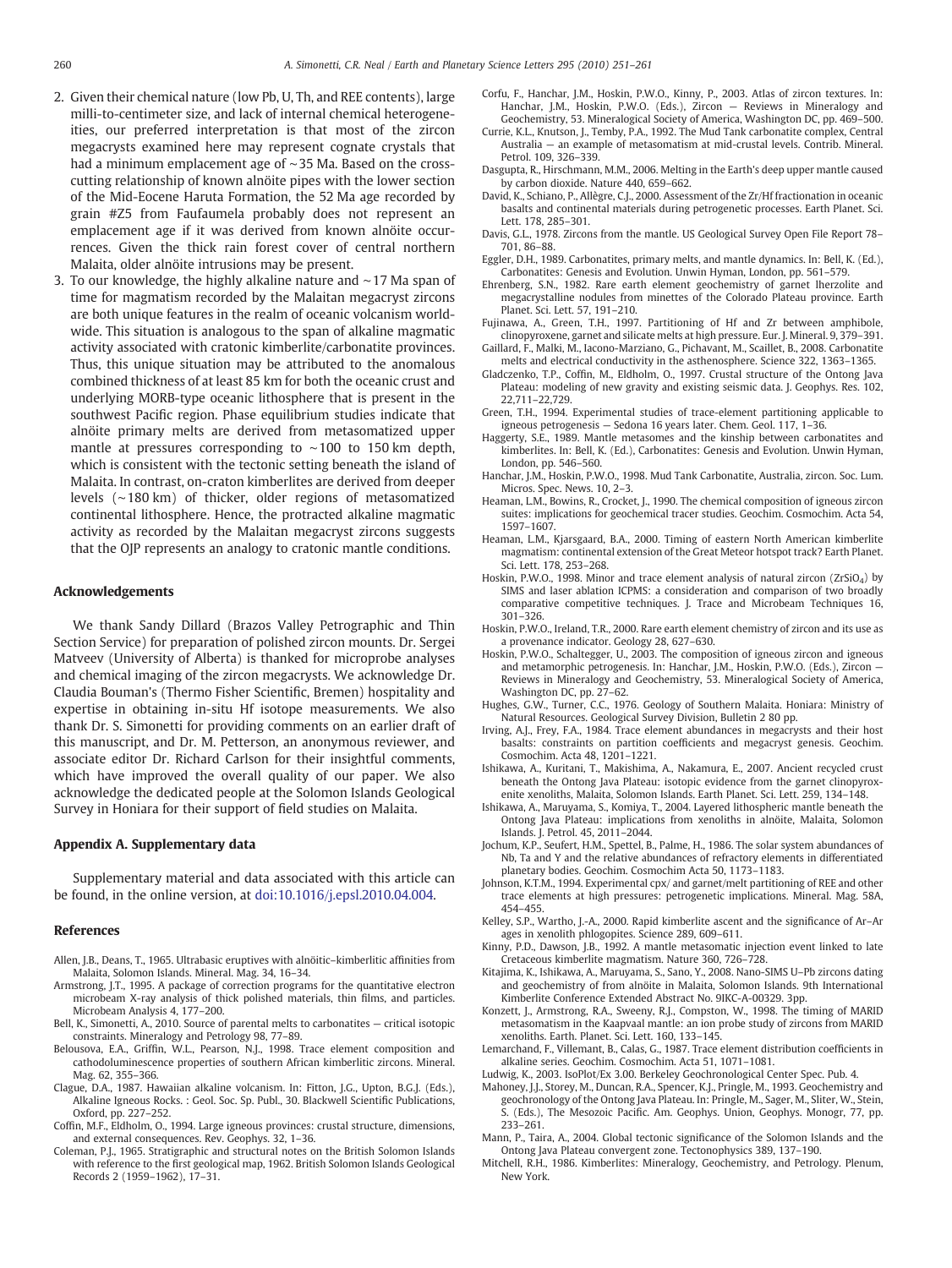- <span id="page-10-0"></span>Miura, S., Suyehiro, K., Shinohara, M., Takahashi, N., Araki, E., Taira, A., 2004. Seismological structure and implications of double convergence and oceanic plateau collision of Ontong Java Plateau and Solomon Island arc from ocean bottom seismometer-airgun data. Tectonophys. 389, 191–220.
- Neal, C.R. 1986. Petrogenesis of kimberlite-type intrusives in the south-west Pacific. Unpublished PhD Thesis, University of Leeds, UK.
- Neal, C.R., Davidson, J.P., 1989. An unmetasomatized source for the Malaitan alnöite (Solomon Islands): petrogenesis involving zone refining, megacrysts fractionation, and assimilation of oceanic lithosphere. Geochim. Cosmochim. Acta 53, 1975–1990.
- Neal, C.R., Mahoney, J.J., Duncan, R.A., Jain, J.C., Petterson, M.G., 1997. The origin, evolution, and ultimate fate of the Ontong Java Plateau, SW Pacific: evidence from exposed plateau basement on Malaita, Solomon Islands. In: Mahoney, J.J., Coffin, M.F. (Eds.), Large Igneous Provinces: Am. Geophys. Union, Geophys. Monogr., 100, pp. 183–216.
- Nelson, D.R., Chivas, A.R., Chappell, B.W., McCulloch, M.T., 1988. Geochemical and isotopic systematics in carbonatites and implications for the evolution of oceanisland sources. Geochim. Cosmochim. Acta 52, 1–17.

Nixon, P.H., 1980. Kimberlites in the south-west Pacific. Nature 287, 718–720.

- Nixon, P.H., Mitchell, R.H., Rogers, N.W., 1980. Petrogenesis of alnöitic rocks from Malaita, Solomon Islands. Melanesia. Mineral. Mag. 43, 587–596.
- Palme, H., Jones, A., 2005. Solar system abundances of the elements. In: Davis, A.M., Holland, H.D., Turekian, K.K. (Eds.), Treatise on Geochemistry, vol. 1. Elsevier-Pergamon, Oxford, pp. 41–61.
- Palme, H., O'Neill, H.S.T.C., 2005. Cosmochemical estimates of mantle composition. In: Carlson, R.W., Holland, H.D., Turekian, K.K. (Eds.), Treatise on Geochemistry, vol. 2. Elsevier-Pergamon, Oxford, pp. 1–38.
- Petterson, M.G., 1995. The geology of north and central Malaita, Solomon Island. (Including Implications of Geological Research on Makira, Savo, Isabel, Guadalcanal, and Choiseul between 1992 and 1995). Publication of Water and Mineral Resources Division, Honiara, Solomon Islands: Geol. Mem., 1/95.
- Petterson, M.G., Babbs, T.L., Neal, C.R., Mahoney, J.J., Saunders, A.D., Duncan, R.A., Tolia, D., Magu, R., Qopoto, C., Mahoa, H., Natogga, D., 1999. Geologic–tectonic framework

of Solomon Islands, SW Pacific: crustal accretion and growth within an intraoceanic setting. Tectonophys. 301, 35–60.

- Richardson, W.P., Okal, E.A., van der Lee, S., 2000. Rayleigh-wave tomography of the Ontong Java Plateau. Phys. Earth Planet. Int. 118, 29–51.
- Rock, N.M.S., 1986. The nature and origin of ultramafic lamprophyres: alnöites and allied rocks. J. Petrol. 27, 155–196.
- Schärer, U., Corfu, F., Demaiffe, D., 1997. U–Pb and Lu–Hf isotopes in baddeleyite and zircon megacrysts from the Mbuji-Mayi kimberlite: constraints on the subcontinental mantle. Chem. Geol. 143, 1–16.
- Schmidberger, S.S., Francis, D., 1999. Nature of the mantle roots beneath the North American craton: mantle xenolith evidence from Somerset Island kimberlites. Lithos 48, 195–216.
- Schmidberger, S.S., Heaman, L.M., Simonetti, A., Creaser, R.A., Cookenboo, H.O., 2005. Formation of Paleoproterozoic eclogitic mantle, Slave Province (Canada): insights from in-situ Hf and U–Pb isotopic analyses of mantle zircons. Earth Planet. Sci. Lett. 240, 621–633.
- Schmidberger, S.S., Simonetti, A., Francis, D., 2001. Sr–Nd–Pb isotope systematics of mantle xenoliths from Somerset Island kimberlites: evidence for lithosphere stratification beneath Arctic Canada. Geochim. Cosmochim. Acta 65, 4243–4255.
- Skulski, T., Minarik, W., Watson, E.B., 1994. High-pressure experimental trace-element partitioning between clinopyroxene and basaltic melts. Chem. Geol. 117, 127–147. Shimizu, N., 1975. REE in garnet and clinopyroxene from garnet lherzolite nodules in
- kimberlite. Earth Planet. Sci. Lett. 25, 26–32. Smith, C.B., 1983. Pb, Sr and Nd isotopic evidence for sources of southern African
- Cretaceous kimberlites. Nature 304, 51–54. Tejada, M.L.G., Mahoney, J.J., Duncan, R.A., Hawkins, M.P., 1996. Age and geochemistry of basement and alkaline rocks of Malaita and Santa Isabel, Solomon Islands,
- Southern Margin of Ontong Java Plateau. J. Pet. 37, 361–394. Workman, R.K., Hart, S.R., 2005. Major and trace element composition of the depleted
- MORB mantle (DMM). Earth Planet. Sci. Lett. 231, 53–72. Zartman, R.E., Richardson, S.H., 2005. Evidence from kimberlitic zircon for a decreasing
- mantle Th/U since the Archean. Chem. Geol. 220, 263–283.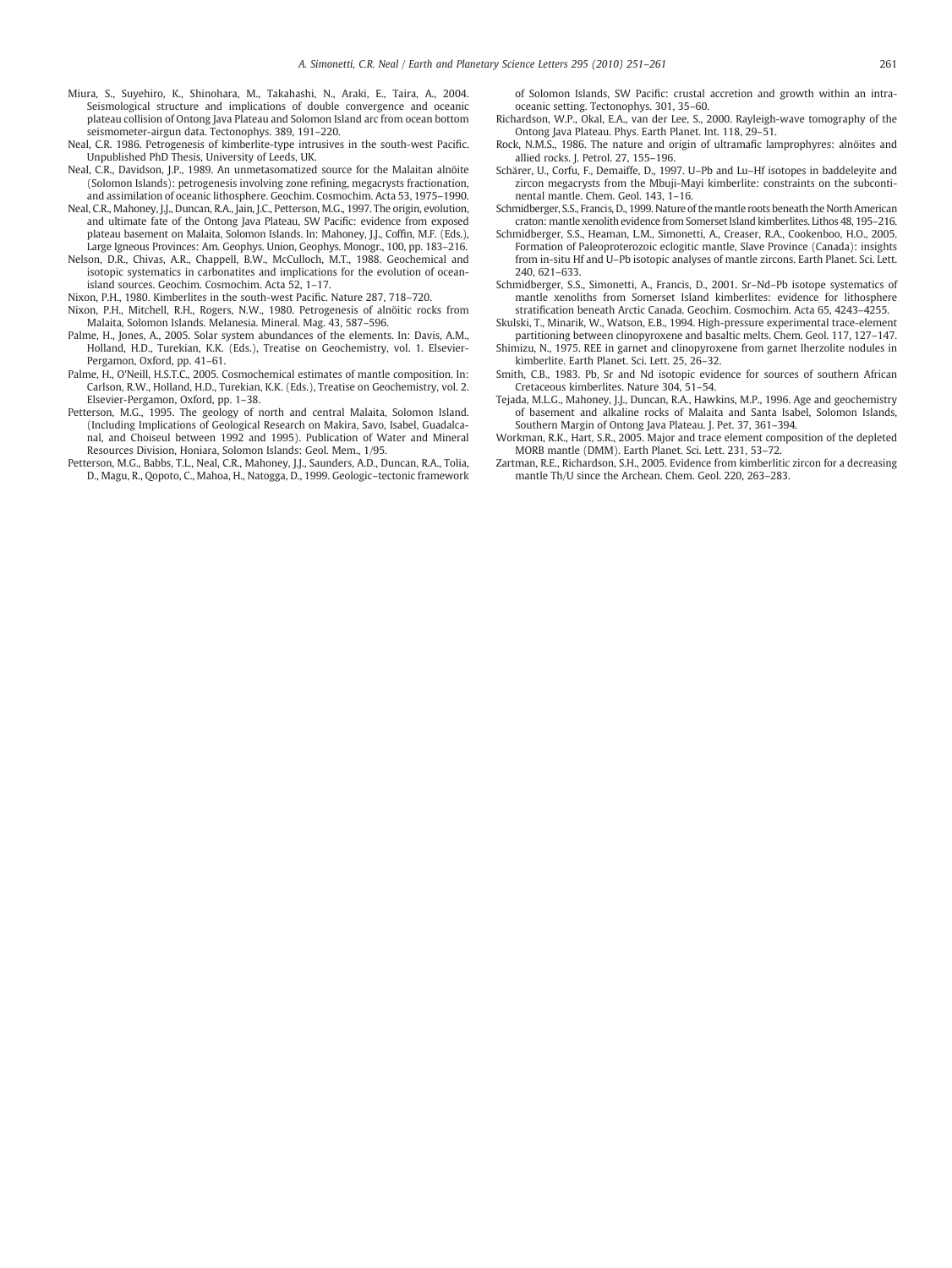| Magnetic Sectorfield                                |
|-----------------------------------------------------|
| Thermofinnigan Element2                             |
| 1235-1250W                                          |
| $16.63$ l/min                                       |
| $0.94$ l/min                                        |
| $1.05 - 1.15$ l/min                                 |
| $0.7$ l/min                                         |
|                                                     |
| Nd:YAG                                              |
| New Wave Research UP213                             |
| $213 \text{ nm}$                                    |
| $5$ ns                                              |
| 175 & 40 µm                                         |
| 2 & 5 Hz                                            |
| 55% & 100%                                          |
| $2 \& 29$ J/cm <sup>2</sup>                         |
|                                                     |
| Low                                                 |
| Time-resolved analysis                              |
| E-scan                                              |
| 202, 204, 206, 207, 208, 232, 235, 238              |
| $1 \text{ ms}$                                      |
| $1 \text{ ms}$                                      |
| $\overline{4}$                                      |
| 1000                                                |
| Both for mass 238, analog for the remaining         |
| masses                                              |
| $13$ ns                                             |
| 30 <sub>s</sub>                                     |
| 30 s                                                |
| 15 s                                                |
|                                                     |
| NIST 612 (trace elements), Mudtank (U-Pb)           |
| 91500 (trace elements), TEMORA (U-Pb)               |
| $GLITTER^{\circ}$ (trace elements), in-house (U-Pb) |
|                                                     |

Table S2. LA-ICP-MS Operating Conditions and data acquisition parameters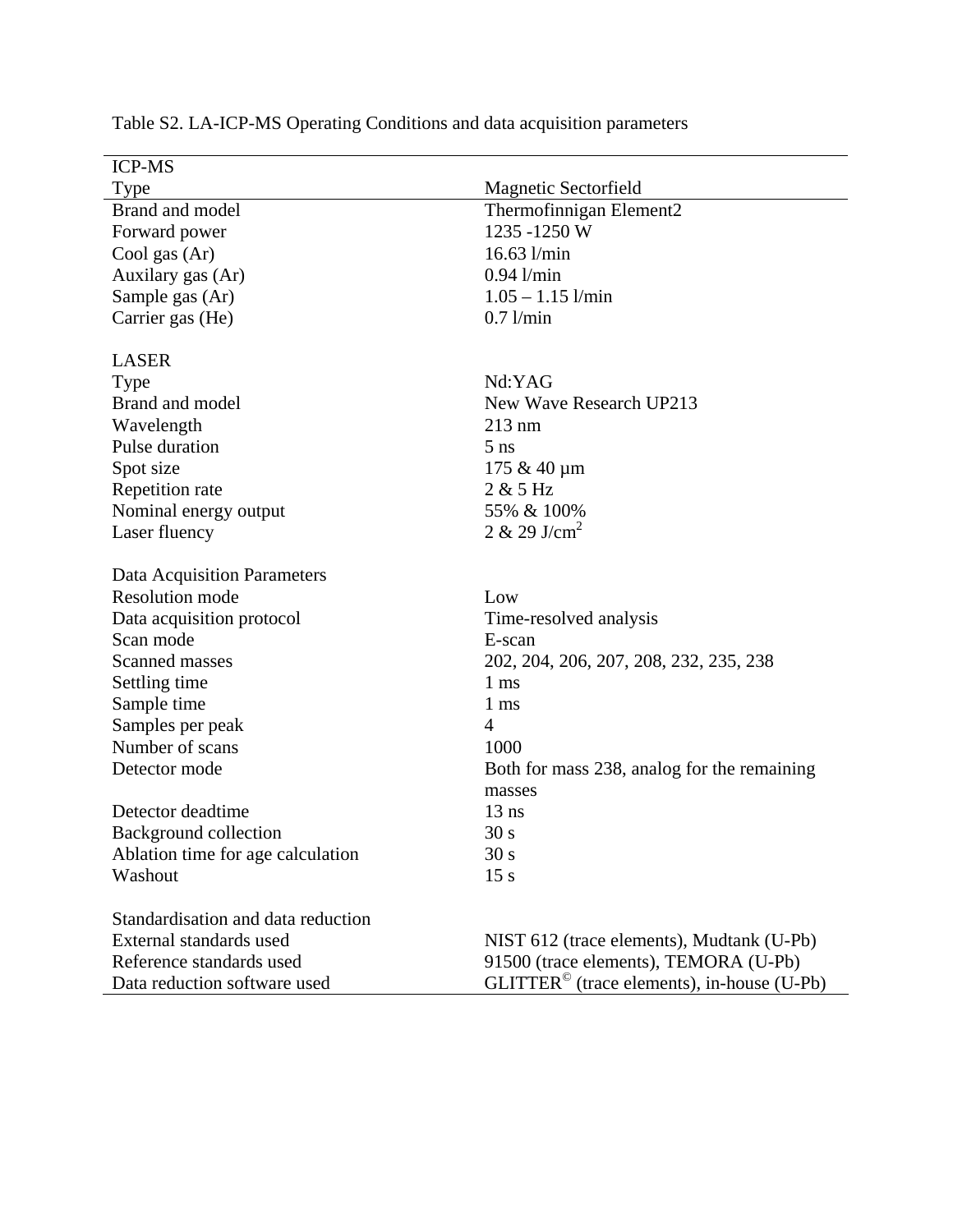For quantification of trace element abundances, at the start of the analytical session the ICP-MS instrument parameters (i.e. gas settings, torch position, lens stack voltages) were optimized in solution mode using a 1 ppb multi-element standard. Typical ion yields for Li, In, and U for this solution were  $\sim$ 3 x 10<sup>5</sup>,  $\sim$ 2 x 10<sup>6</sup>, and 2.5 x 10<sup>6</sup> cps, respectively. Subsequent to ion beam optimization, a reference mass calibration was conducted; this was then followed by instrument shutdown and exchange of the wet plasma introduction system with the laser ablation sample introduction set-up. The He gas flow rate into the laser ablation cell was typically  $\sim 0.7$ Lmin<sup>-1</sup> and optimized prior to the zircon lasering by conducting line rasters with the NIST SRM 612 glass standard. Trace element concentrations (Table S1) were obtained using a 40 micron spot size, 5 Hz repetition rate, and 100% power output corresponding to an energy density of  $\sim$ 29  $J/cm<sup>2</sup>$ . The analytical protocol employed is similar to that outlined by Hoskin (1998), using  $179$ Hf as the internal standard (obtained from electron microprobe analyses; Table S1) and the NIST SRM 612 glass as the external standard. In-situ analyses typically consisted of a 1 minute measurement of the background ion signals followed by a 1 minute data acquisition of ion signals subsequent the start of the laser ablation. Data reduction and calculation of elemental abundances were conducted using the GLITTER© laser ablation software (Macquarie University). The accuracy of the method was verified with repeated analyses of the 91500 zircon standard (Wiedenbeck et al., 1995) and the trace element abundances obtained here (Table S1) are in very good agreement with those obtained in previous studies (e.g., Wiedenbeck et al., 1995; Hoskin, 1998; Hoskin and Schaltegger, 2003).

 As outlined by Frei and Gerdes (2009), the Element2 is well suited for U-Pb age dating of accessory minerals due to its: (1) high sensitivity, i.e.  $1 \times 10^6$  cps/ppb analyte as described above; (2) use of a discrete dynode secondary electron multiplier that has a 5 to 20 fold larger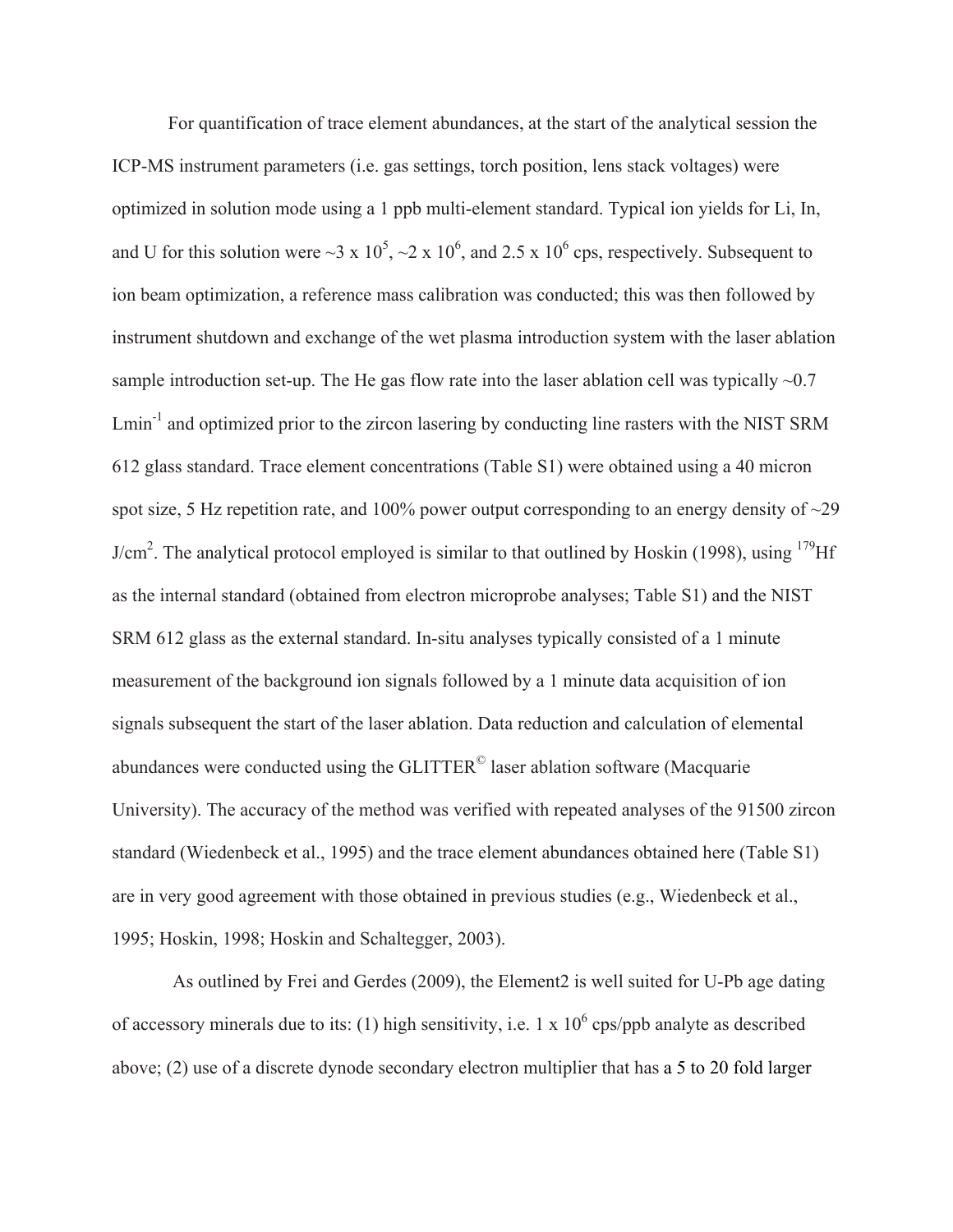linear dynamic range thus circumventing the need for gain calibrations between electron multipliers and faraday collectors (e.g. Simonetti et al., 2008); and (3) relatively flat peak tops in low resolution mode allowing multiple sampling on peak tops resulting in overall more precise determination of peak intensities. The operating conditions and data acquisition parameters employed here for the U-Pb age determinations (Table S2) are similar to those reported by Frei and Gerdes (2009) and these are summarized below. The aperature beam delivery system of the UP213 system was used and all data were acquired with single spot analyses employing a 175 μm spot size. The latter is much larger than that typically used for in-situ dating of zircons (20 to  $60 \mu m$ ); however, this was due to the relatively young age of the megacrystic zircons analyzed and their derivation from a juvenile mantle source, which combine to give extremely low contents of total Pb (Table S1). In order to minimize laser induced elemental fractionation (LIEF) a repetition rate of 2 Hz was employed with a nominal energy output of  $\sim$ 55%, corresponding to laser energy of  $\sim 0.025$  mJ/pulse and fluence of  $\sim 2$  J/cm<sup>2</sup>. Individual analyses took ~75 seconds to complete with the first ~30 seconds for measurement of the background ion signals, followed by 30 seconds of ablation, and 15 seconds of washout time. Prior to the start of the data acquisition, the laser was fired for 20 seconds with the shutter closed in order to stabilize laser output power. All measurements were conducted using electrostatic scanning (E-scan) with the magnetic field resting at mass  $^{202}$ Hg. The following ion signals were acquired:  $^{202}$ Hg,  $^{204}$ (Pb+Hg),  $^{206}$ Pb,  $^{207}$ Pb,  $^{208}$ Pb,  $^{232}$ Th,  $^{235}$ U, and  $^{238}$ U. All data were acquired on four samples per peak with a sampling and a settling time of  $0.001$  seconds for every isotope. <sup>202</sup>Hg was measured to monitor the <sup>204</sup>Hg interference on <sup>204</sup>Pb (using a <sup>204</sup>Hg/<sup>202</sup>Hg value of 0.229883; Rosman and Taylor, 1999). A common Pb correction was not applied; however, individual measurement scans that recorded <sup>204</sup>Pb cps subsequent to the <sup>204</sup>Hg correction based on the <sup>202</sup>Hg ion signal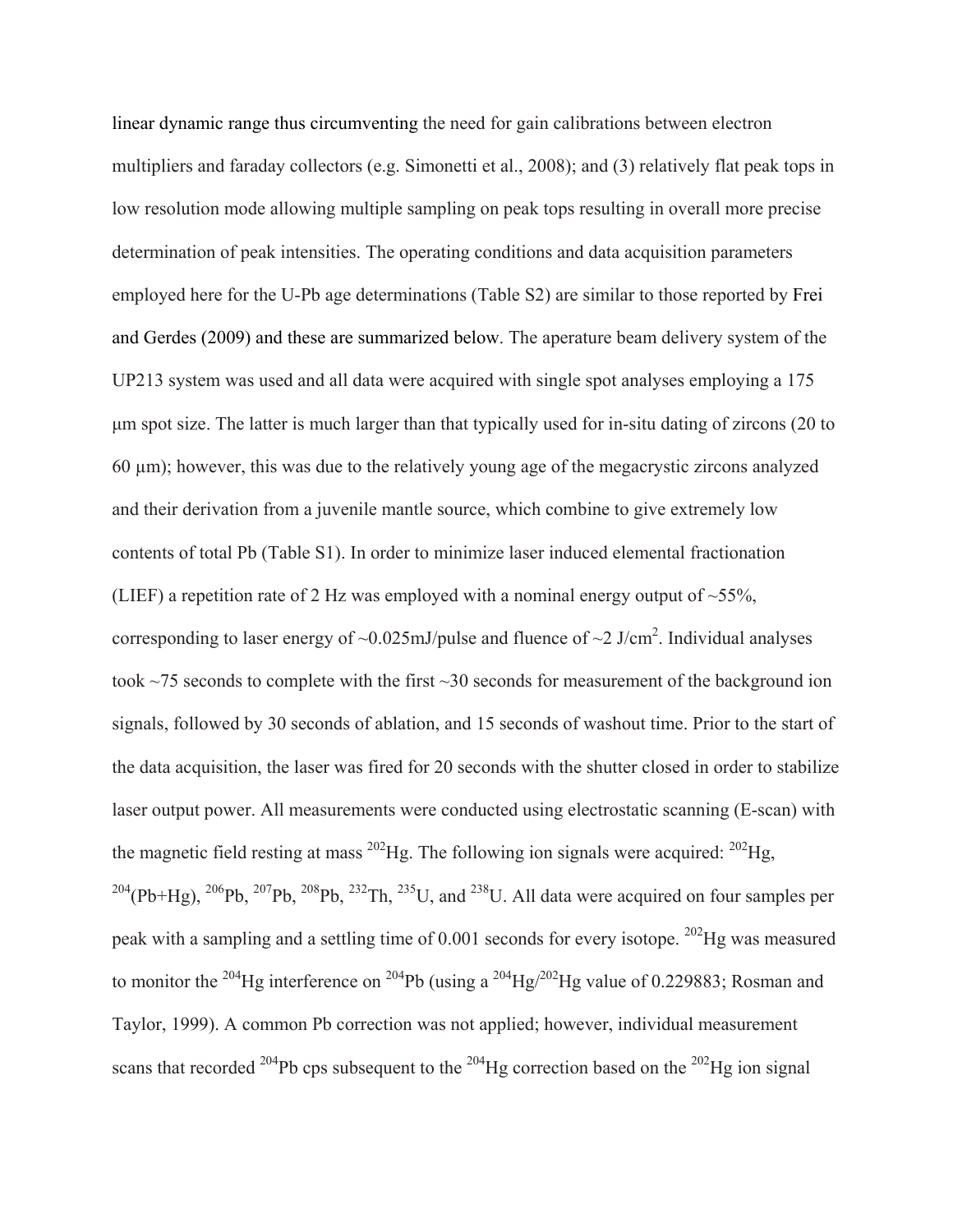were simply rejected. In addition, the ages reported in this study (Table S3) are based on the weighted mean (WM)  $^{206}Pb^{238}U$  ratio due to the larger  $^{206}Pb$  ion signals measured (compared to  $^{207}Pb$ ) and thus considered more robust. LIEF was monitored with the repeated laser ablation analysis of the Mudtank zircon (732  $\pm$  5 Ma; Black and Gulson, 1978) as the external standard using a 'sample-standard bracketing' technique (e.g. Simonetti et al., 2005; 2006). The Mudtank zircon was chosen as the optimal standard due to its relatively young age and low Pb content of  $\sim$ 2 ppm (Black and Gulson, 1978), which comes close to the abundances in the Malaita zircons  $(\leq 1$  ppm) studied here (Table S1). A typical sequence of analyses consisted of 5 measurements of the Mudtank zircon both prior and subsequent the measurement of 10 unknowns. All uncertainties associated with the measurement of the  $^{206}Pb^{238}U$  ratios, including the external reproducibility associated with the repeated measurements of the Mudtank standard zircon  $(2\sigma)$ standard deviation ~4%) are propagated by quadratic addition using the method outlined in Horstwood et al. (2003).

Given the relatively young age and low Pb contents of the megacrystic zircons investigated here, it proved difficult to find an adequate secondary zircon standard for intermittent analysis in order to test the accuracy of the protocol described here (especially given the large spot size used). However, three single grains of the well characterized Temora zircon standard were available and large enough to be ablated at 175  $\mu$ m (Table S3). These three analyses yielded a WM <sup>206</sup>Pb/<sup>238</sup>U age of 418.8  $\pm$  8.6 Ma (2 $\sigma$ ) and a concordia age of 416.9  $\pm$  7.9 Ma (2 $\sigma$ ), which both agree well with the accepted <sup>206</sup>Pb/<sup>238</sup>U isotope dilution TIMS age of 416.8  $\pm$  1.1 Ma (which includes spike calibration uncertainties; Black et al., 2003). Calculations of all WM <sup>206</sup>Pb/<sup>238</sup>U ages and the weighted mean Hf isotope composition (Table S4) were determined with IsoPlot v3.0 (Ludwig, 2003).